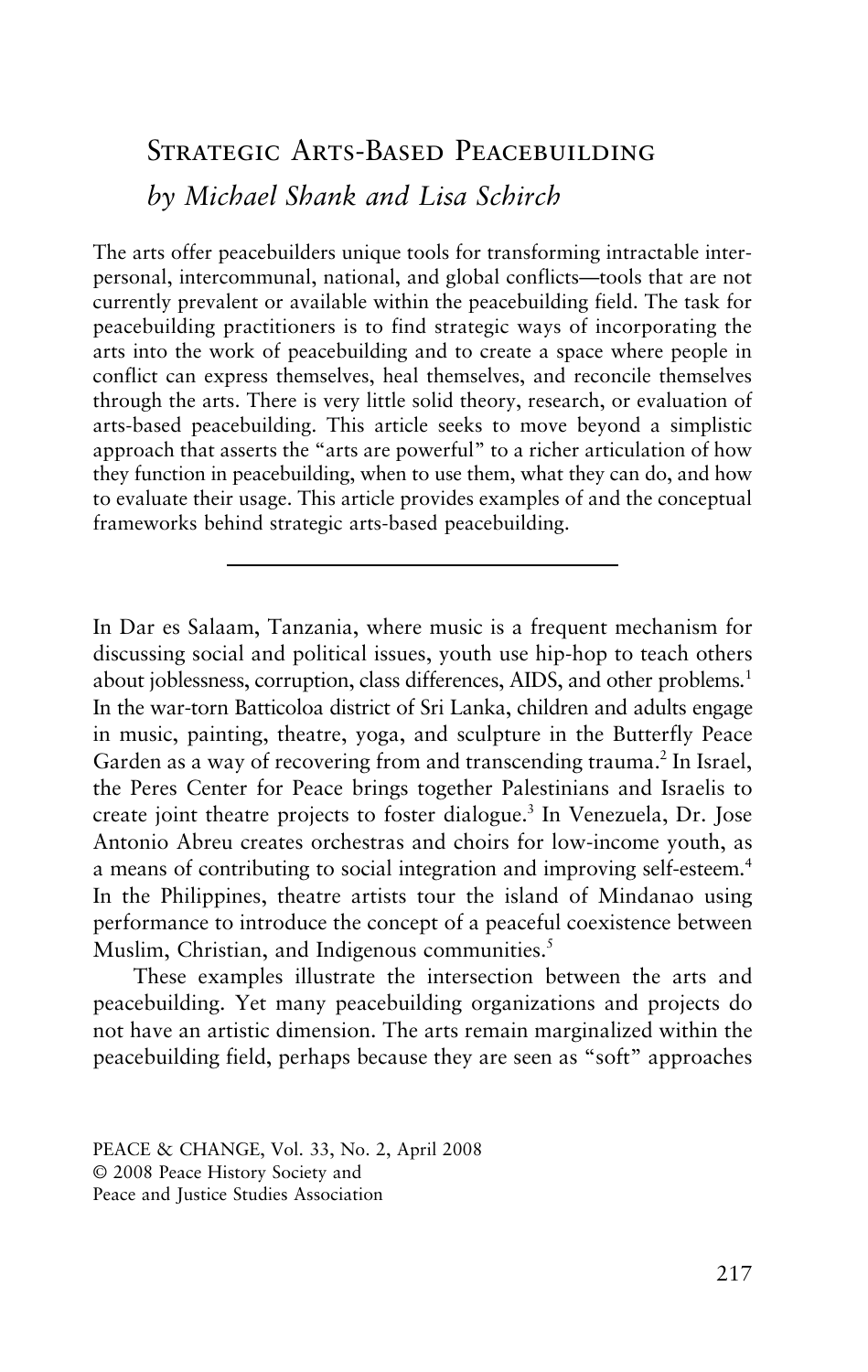(within an already "soft" field) to the "hard" issues of conflict and violence, or because peacebuilding practitioners frequently originate from social and political sciences rather than the arts and humanities fields, or because the methodologies are not readily available. Conversely, within the artistic community, many artists feel that their art needs no sociopolitical or sociocultural explanation, no explicit reason for existence. Art is for art's sake, the saying goes, and any attempt to make it political and/or transformative for the community betrays the self-expressive nature of art.

Why encourage an explicit convergence of the arts and peacebuilding fields? The arts have been used for centuries to communicate the human experience in ways that have sometimes nurtured peace and other times fostered violence. While art is not purely functional, it can serve social functions. Art is a tool that can communicate and transform the way people think and act. Arts can change the dynamics in intractable interpersonal, intercommunal, national, and global conflicts.

Since the peacebuilding field requires tools that are as diverse and complicated as the human spirit, the arts emerge as a logical ally. The task for peacebuilding practitioners is to find ways of incorporating the arts into the work of peacebuilding and to create a space where people in conflict can express themselves, heal, and reconcile themselves through the arts. This article provides examples of and the conceptual frameworks behind strategic arts-based peacebuilding.

By *strategic*, the authors mean that arts-based methodologies be conceptually grounded, coordinated with other forms of peacebuilding approaches, infused with a long-term perspective vis-à-vis the nature of social change, and serious about evaluating their effectiveness and impact. While peacebuilding processes in general are critiqued for their lack of strategy, arts-based peacebuilding seems to fail to meet these criteria even more frequently. A strategic approach to arts-based peacebuilding can make the difference between a feel-good attempt at using the arts to address conflict and an effective, coordinated plan to use the arts for specific tasks that measurably contribute to peacebuilding.

By *arts*, the authors mean an expressive vehicle for communication. Art defies easy categorization. In this article the authors define the arts broadly to include both ephemeral and more classical approaches, and embrace the wide variety of forms including visual arts, literary arts, performance arts, and movement arts.<sup>6</sup>

By *peacebuilding*, the authors mean a wide range of efforts to prevent, reduce, transform, and help people recover from violence in all forms,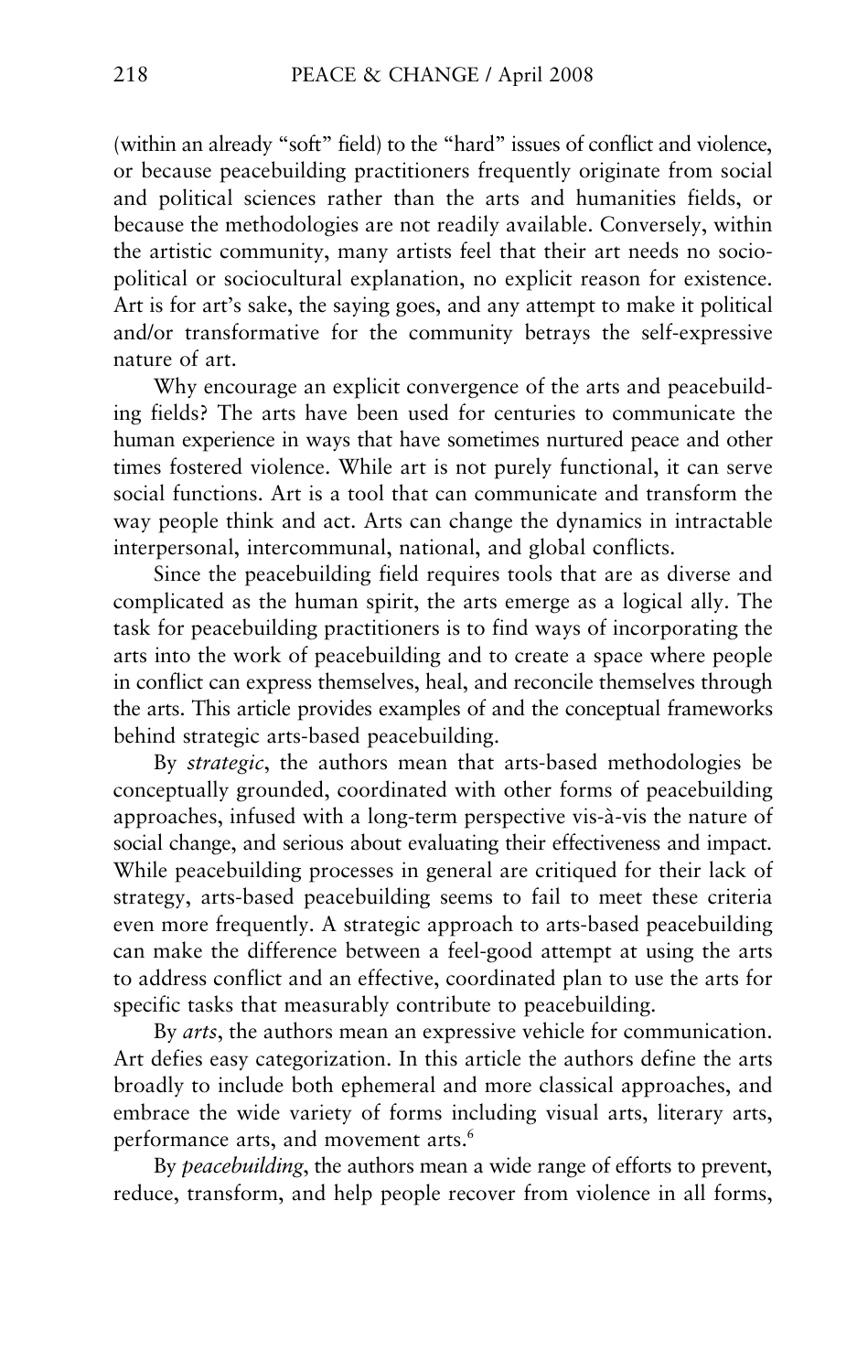at all levels of society, and in all stages of conflict. If the arts are going to be useful to the field of peacebuilding, it is necessary to know *what* the arts contribute to peacebuilding, *when* different art forms are appropriate in the cycle of conflict, and *how* the arts are so effective in their contribution to peacebuilding. John Paul Lederach calls this analytical process the "strategic what," the "strategic when," and the "strategic how" of peacebuilding.<sup>7</sup>

Both artists and conflict resolution scholars have helped to lay the foundation for this discussion. Conflict resolution scholar Cynthia Cohen's work lays a rich conceptual foundation for understanding the interplay between aesthetics and peacebuilding efforts.8 Articles by Craig Zelizer<sup>9</sup> on the role of the arts in conflict resolution and Michael Shank<sup>10</sup> on art activism also provide helpful frameworks for analyzing the contributions made by the arts to the process of building peace. John Paul Lederach's *Moral Imagination* and Lisa Schirch's *Ritual and Symbol in Peacebuilding*<sup>11</sup> situate the creative process as a central element of peacebuilding.<sup>12</sup> Art therapist Marian Liebman's *Arts Approaches to Conflict* takes a therapeutic approach to the functions of art in peacebuilding.13

There are more articles and books written by artists on these themes. Bronson, Conte, and Masar's book explores how to integrate conflict resolution into youth arts programs.14 Books by Augusto Boal, Jan Cohen Cruz, Michael Rohd, and Patricia Sternberg examine the role of theatre in exploring conflict and social justice issues.<sup>15</sup> The Animating Democracy program helps artists learn dialogue skills to engage the public in reflecting on public problems and civic themes related to their artwork.16

This article builds on these foundational writings on art and peacebuilding. It conceptually organizes and summarizes some of the conflict resolution literature on art and translates the writings by artists on the social functions of their work into a form geared for an audience of readers interested in peacebuilding. In the first section of the article, the authors will explore *what* can be accomplished with the use of arts-based peacebuilding, with a direct application to the four stages described in Lisa Schirch's *Little Book of Strategic Peacebuilding*. In the second section of the article, the authors will propose *when* to use arts-based peacebuilding, examining the appropriateness of specific approaches as they relate to the stages and intensity of conflict. In the third and final section of the article, the authors will explore *how* arts-based peacebuilding approaches are particularly useful for the field, highlighting the elicitive, contextually appropriate, nonverbal, and transformative nature of arts-based techniques.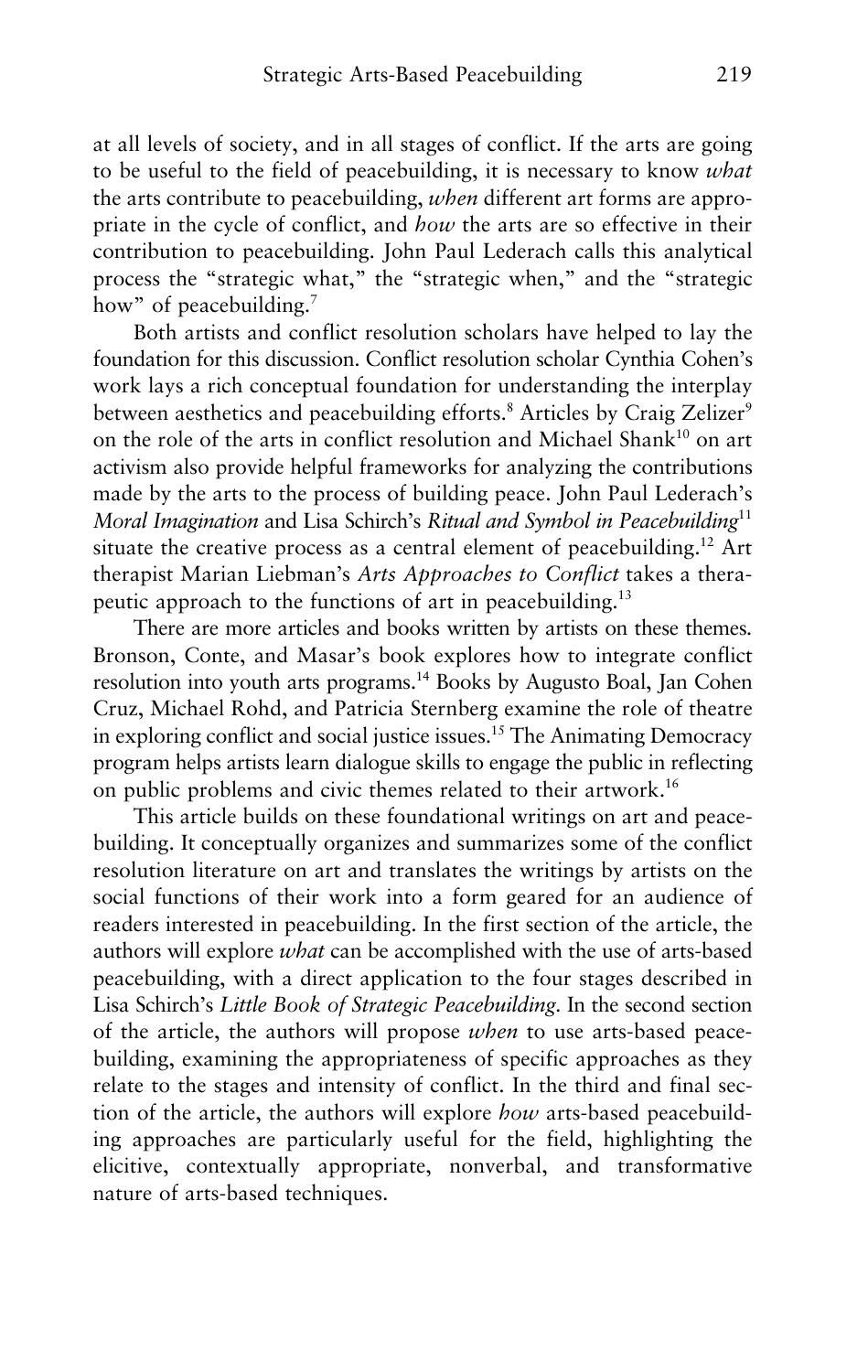## THE STRATEGIC *WHAT* OF ARTS-BASED PEACEBUILDING

How do peacebuilders decide *what* approach is most suitable when using the arts? The options are limitless, as peacebuilding involves and requires a range of approaches: nonviolent activists pushing for human rights; peacekeepers separating groups in conflict and demobilizing combatants; religious leaders encouraging their followers to make peace with neighbors; relief workers bringing aid; community mediators and restorative justice practitioners facilitating dialogue between conflicting parties; business leaders giving material aid to victims; and government leaders initiating change through public policy.

While the options may be limitless, it is helpful to strategically categorize these approaches into themes and tasks. Grouping these approaches into four categories that focus on specific tasks—for example, waging conflict nonviolently, reducing direct violence, transforming relationships, and building capacity<sup>17</sup>—the map below and the detailed descriptions that follow show the cyclical nature of peacebuilding approaches and the various activities that fall within each category. Within each of the four sections detailed below the map, examples of appropriate and relevant arts-based peacebuilding initiatives are explored and elucidated. This is where the conversation begins on the *what*, the *when*, and the *how* (Figure 1).

#### *Waging Conflict Nonviolently*

In conflicts where power is unbalanced and there is little public awareness of the issues, it is often difficult to get conflicting parties to negotiate. In such cases, it may be important to wage conflict nonviolently. Far from being passive, strategic nonviolence is a direct and assertive form of addressing conflict. Nonviolent action aims to raise public awareness and sympathy, increase understanding of how groups in conflict are interdependent, and balance power by convincing or coercing others to accept the needs or desires of all involved. In this peacebuilding approach, advocates and activists seek to gain support for change by increasing a group's power to address issues and ripen the conditions needed to transform relationships and structures.

Artists waging nonviolent conflict can work to balance power by creating an artistic platform that is highly imaginative and provocative and demands serious attention. Artists can raise awareness about latent local issues and conflicts (e.g. social injustice) through specific artistic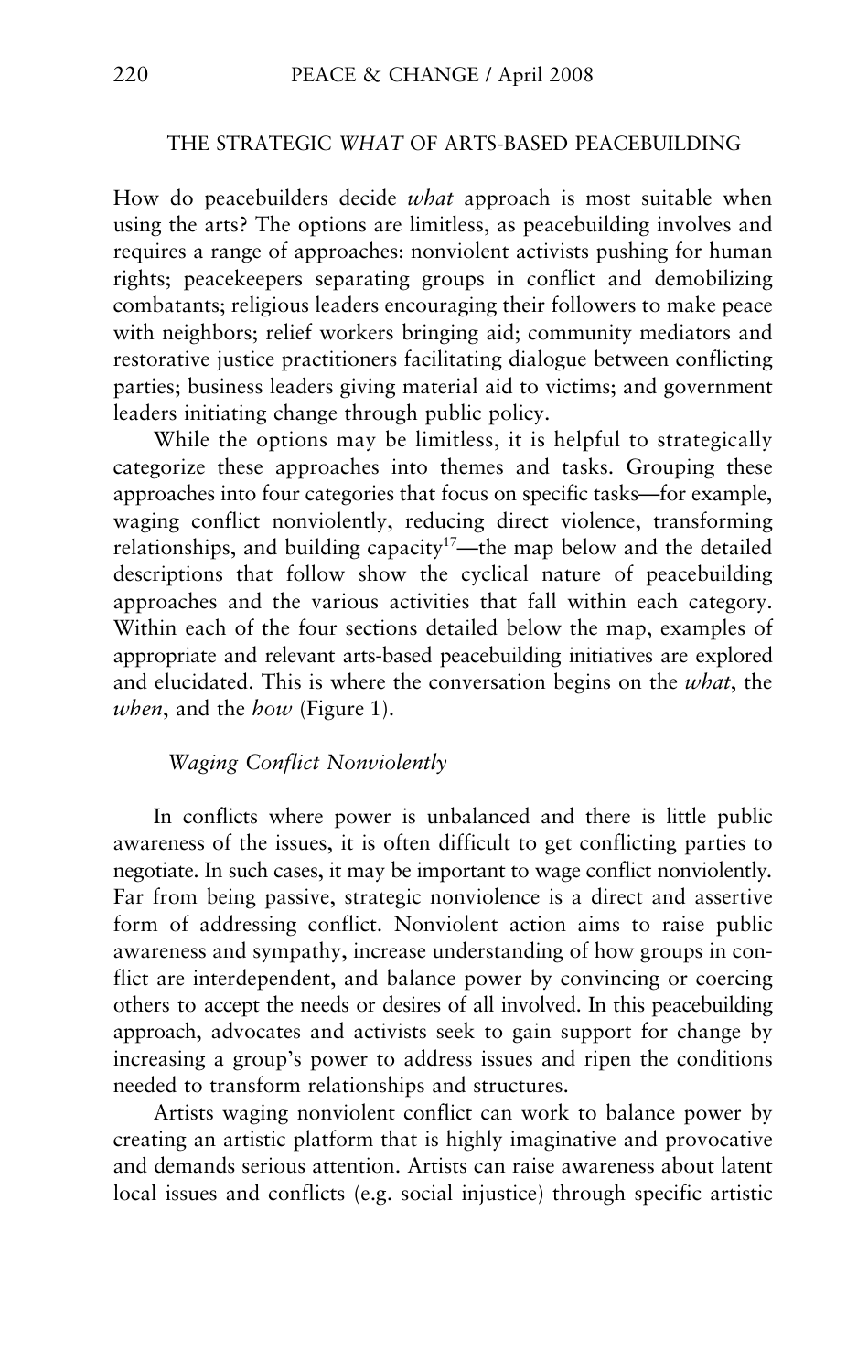

**Figure 1. Map of Peacebuilding © Lisa Schirch 2004**

media, escalating the intensity of the conflict so that it cannot be ignored. Art forms that potentially fall within the Waging Conflict Nonviolently category can include (but not be limited to): invisible theatre, symbolic reinterpretation, spoken word, hip-hop, documentary filmmaking, public murals, agitprop, installation art, and chants.

In Mexico, public murals have a long history of waging nonviolent conflict by communicating dissent against social, political, and economic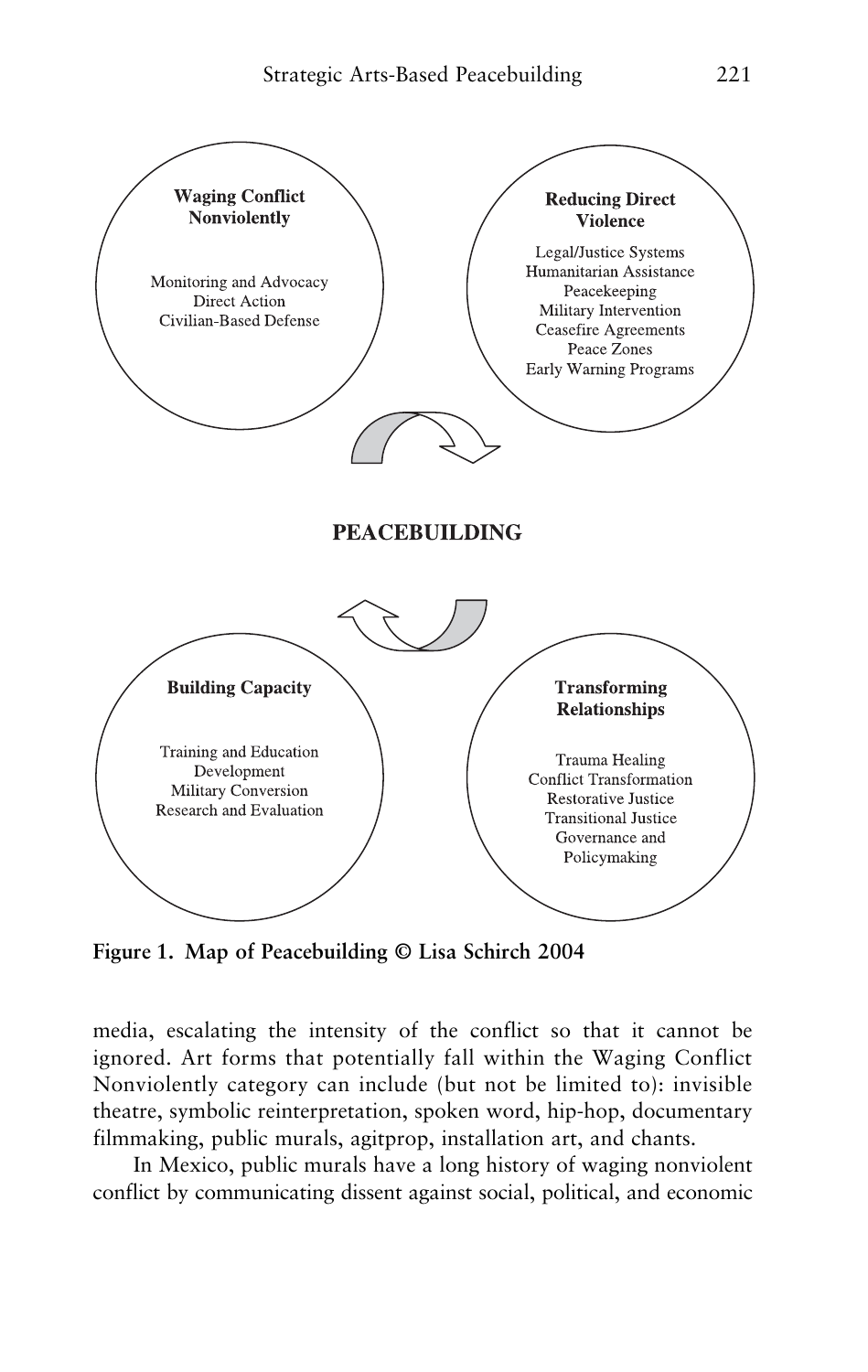structures. Artists like Diego Rivera and José Clemente Orozco, for example, challenged economic structures that benefited the elite with elaborate public murals glorifying the revolutionary struggles of the working class.<sup>18</sup> Mexican murals became famous as a method of addressing social injustices. Mexican muralist Jose Clemente Orozco's "Destruction of the Old Order," "The Aristocrats," and "The Trench and the Trinity," for example, communicate the social dynamics between the worker, the soldier, and the peasant.

Murals like Orozco's raise public awareness about conflict by acting as a mirror to society, showing in sometimes exaggerated, vivid color a symbolic portrait of oppression and conflict between different groups in society. Murals can also portray an idealistic vision of the future, such as Diego Rivera's "Man at the Crossroads." Commissioned in 1933 by the Rockefellers in New York City, Rivera's futuristic mural envisioned a large May Day worker demonstration that symbolized the quest for social, political, industrial, and scientific change.<sup>19</sup> Rather than take up arms to deliver a message of opposition to the ruling class, these and other artists around the world use murals to permanently register their voices within the public domain. And unlike the fleeting and temporary nature of other art forms, the mural's message is enduring, delivered constantly to passersby, making the mural a potent form of waging conflict nonviolently.

Hip-hop music is another excellent example of art's capacity to wage conflict nonviolently. Hip-hop artist Chuck D, for example, from the US-based Public Enemy, is a devout believer in the political power of hip-hop music. In the 1980s, Chuck D used hip-hop to capture black rage with the album *It Takes a Nation of Millions to Hold Us Back* and is now using hip-hop to protest America's military involvement in the Middle East.<sup>20</sup> Chuck D's lyrics frequently focus on prison reform, funding for schools, ending tax cuts for the wealthy, and antiwar anthems. His music has become a medium for the message, or as Chuck D once quipped, hip-hop is the "CNN for black people."21 Hip-hop artists like Talib Kweli, Mos Def, OutKast, Black Eyed Peas, and countless others are following in Public Enemy's footsteps and "getting political" by questioning the U.S. government's role in global conflict situations. These prominent artists are urging their listeners to become more politically active and are directly challenging the Bush Administration's policies in Iraq and Africa.

Hip-hop activism is now pervasive throughout the world. In Africa, artists and activists use hip-hop as a platform to organize youth, instigate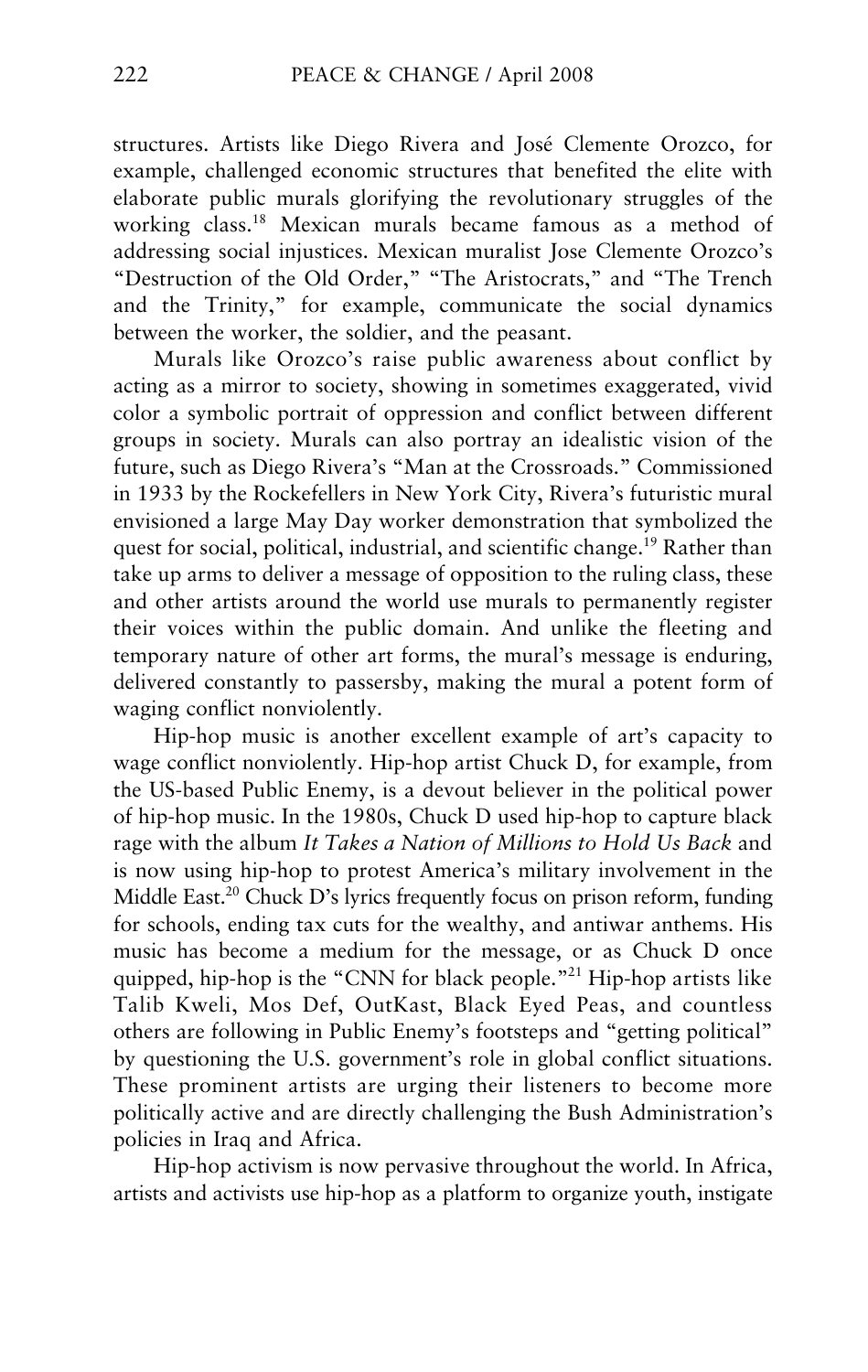social and political change, and raise awareness vis-à-vis issues like globalization, famine, poverty, corruption, AIDS, and black pride. $22$ In Accra, Ghana, for example, a hip-hop hybrid has emerged called Hiplife,<sup>23</sup> which combines elements of American-style hip-hop and the Ghanaian pop genre known as high-life. Through Hiplife music, these artists are ripening the conditions for transformation by highlighting Ghana's poverty crisis, political and social corruption, rape, child abuse, and injustice.

## *Reducing Direct Violence*

Efforts to reduce direct violence aim to restrain perpetrators of violence, prevent and relieve the immediate suffering of victims of violence, and create a safe space for peacebuilding activities. This category of peacebuilding processes includes state-based legal and judicial systems and military as well as civilian peacekeeping efforts and programs such as refugee camps and shelters that give people a safe place to live. These programs interrupt the cycle of violence and lay the foundation for further peacebuilding in three ways: preventing victimization, restraining offenders, and creating safe space for other approaches.

Artists working to reduce direct violence can interrupt the cycle of emotional, spiritual, physical, and/or psychological violence through visual, literary, performance, and/or movement art forms. Artists can also use the artistic medium as a safe place for victims to find respite and security from ongoing racial, political, or economic conflict.

The following story gives testimony to the transformative power of the arts, particularly music, to interrupt even the most brutal cycle of violence. Using the arts to interrupt or reduce direct violence is by no means an easy task. Short of stopping a bullet, however, the arts have the capacity to prevent, if only temporarily, further victimization. The music-based revolution in South Africa is one example of how music and dance were used to protect thousands from immediate violence.

In South Africa's struggle for freedom from apartheid, formerly exiled soldiers belonging to the African National Congress introduced an innovative and creative form of civilian peace keeping<sup>24</sup> known as the toyi-toyi. Part dance, part civilian resistance (to the direct violence), "this powerful, rhythmic stomping of booted feet was copied from Zimbabwean freedom fighters and soon became an integral feature of camp life."25 Spreading quickly into the townships, toyi-toyi left an indelible mark on the demonstrations of the 1980s.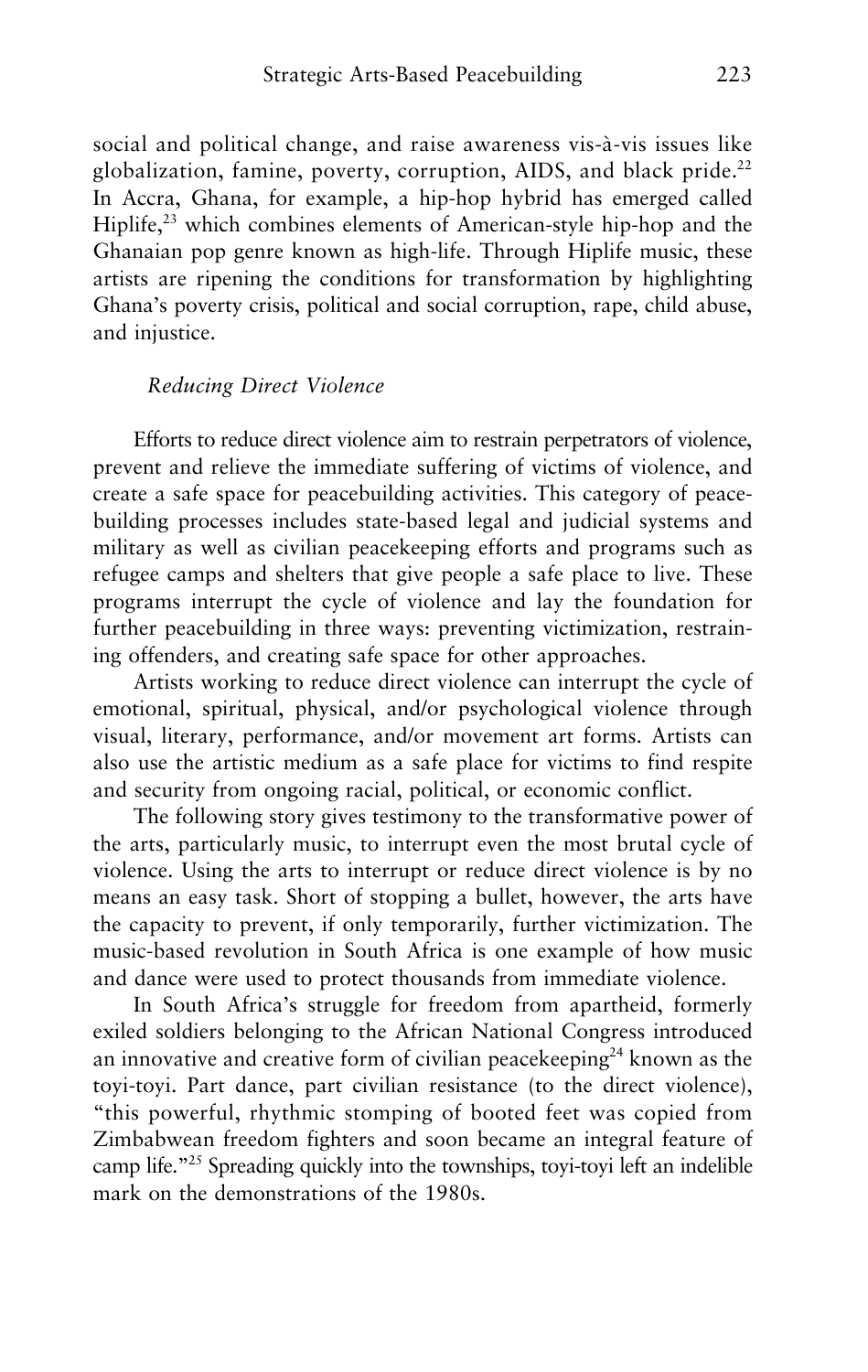White security policemen from South Africa, when interviewed in the documentary *Amandla!* about the effectiveness of the nonviolent toyi-toyi "military," describe how intimidating "the chanting crowd was to young white soldiers, and how hard it was to get the raw recruits to stand their ground. It was the white nation's nightmare: a huge black crowd ... voices and thumping feet, and yet surging forward as if it were they who held the power."26 The toyi-toyi movement was able to interrupt the cycle of violence by demonstrating a nonviolent form of power that was impervious to the threat of traditional violent power—making the guns impotent or irrelevant within the new equation.

A revolution in four-part harmony, they called it, and indeed it was. No one who went to an African National Congress meeting in Maputo or in Lusaka could "fail to be inspired by the spontaneous communality of singing and dancing."<sup>27</sup> This nonviolent civilian force had prevented further victimization by government forces through the collective, coordinated performance of community power. As the newspaper *The Guardian* put it, "The scenes of huge crowds gathering strength from the sound of their own voices may lead us to wonder how different recent history might have been if the Palestinians, the antiglobalization warriors and the antiwar demonstrators in London had songs as powerful as those used by the people of South Africa to fuel their drive for freedom."28

## *Transforming Relationships*

For peace to replace violence, broken relationships are re-created using an array of processes that address trauma, transform conflict, and do justice. These processes give people opportunities to create long-term, sustainable solutions to address their needs. Transformation is a key principle of all peacebuilding programs.

Artists keen on transforming relationships can use the artistic medium to heal personal and/or collective trauma, transform negative energy into positive energy, and make public demands for justice. Artistic modalities utilizable within the Transforming Relationships category can include (but not be limited to): visual arts therapy, drama therapy, movement therapy, music therapy, playback theatre, rituals, and image theatre. (The authors recognize that the therapy treatments referenced above are not "art" per se, but rather represent the integration of artistic modalities within the therapeutic setting.) While innumerous organizations implementing arts-based therapy exist globally, the Children's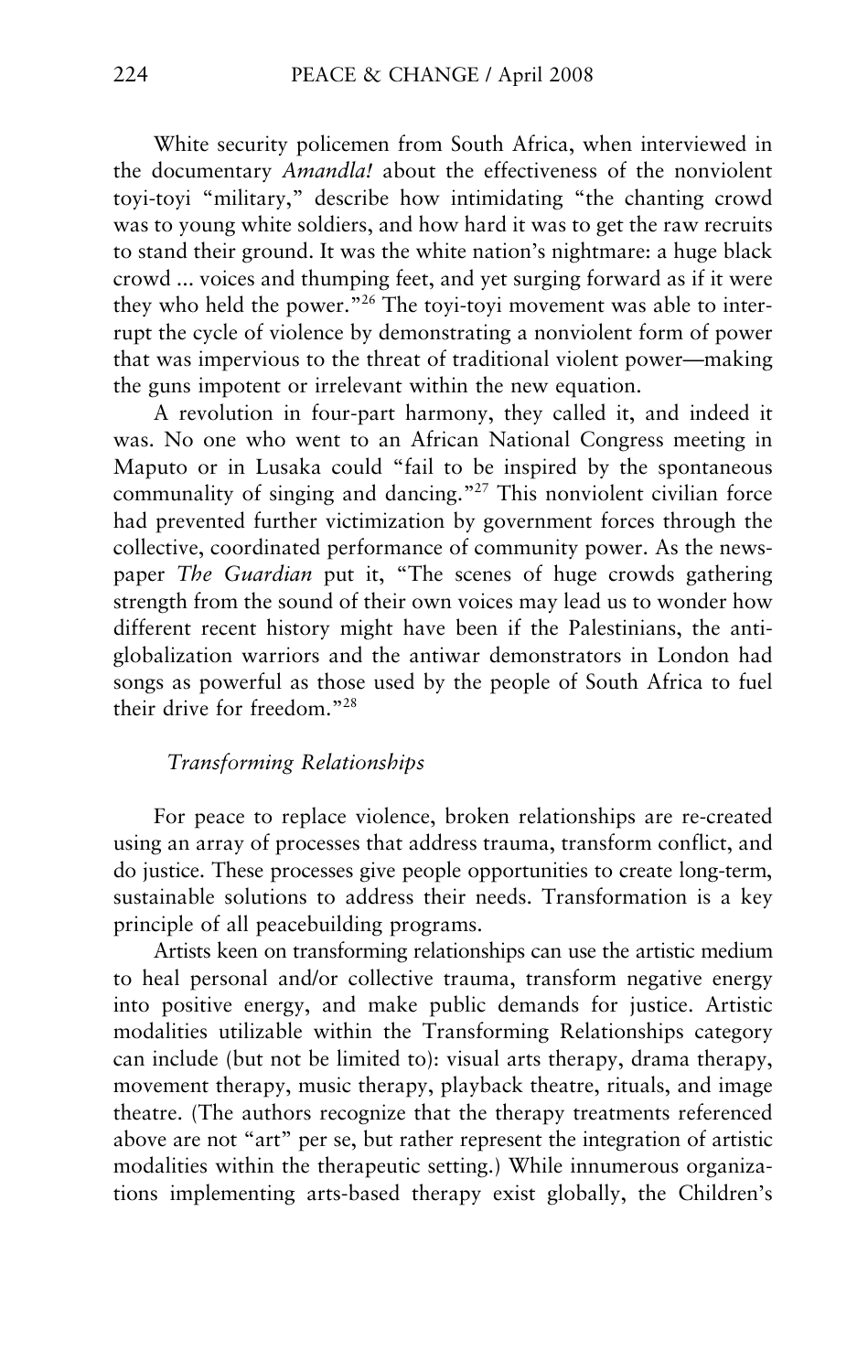Movement for Creative Education's (CMCE) work to heal trauma through the arts is especially noteworthy.

The CMCE's mission is to help children and youth understand and overcome the effects of violent world events at both a personal and group level through art-based curricula.29 Working in inner-city school classrooms in New York City, Children's Movement used visual, literary, performance, and movement arts to help students process the trauma of witnessing and experiencing 9/11. Additionally, in Bosnia, CMCE worked with teenagers who survived the 1989–1995 war to create arts-based projects as a means of articulating past events, present pain, and hopes for the future.

In 2002, Children's Movement returned to Sarajevo to "begin working with twenty-five mainly Muslim and Croat teens who lived through the 1992–95 siege of the city. Over the following year the teens produced a large collection of artwork and writings about their wartime experiences. In the summer of 2003 these works were exhibited at the International Peace Center Gallery under the title *Portrait of a Siege Generation*. The combined art and writing of the Sarajevo and Lukavica teens now make up the bulk of a traveling exhibition called *Aftershocks: Art and Memoirs of Growing Up in the Aftermath*, which has appeared at the United Nations headquarters in the US and in galleries throughout Europe."30

Another vivid example is the *Shakespeare Behind Bars* prison-based theatre program operated by the Kentucky Shakespeare Festival's director Curt Tofteland. The inmates at the Luther Luckett Correctional Complex in LaGrange, Kentucky, not only study Shakespeare, they produce and act in full-length First Folio productions of Shakespeare's plays, allowing the prisoners to grapple with emotions they would not otherwise be able to confront safely. *Shakespeare Behind Bars* was designed to "allow the adult prison population the opportunity to examine relevant personal, familial, social, and societal issues within the context of an aesthetic experience."<sup>31</sup> This arts-based peacebuilding approach offers participants the opportunity for safe encounters with complex issues and encourages the development of the interpersonal life skills that could contribute to the adult prison population's successful reintegration into society—and the effective end to a cycle of violence.

# *Building Capacity*

Longer term peacebuilding efforts focus on cultivating existing capacities and skills in order to meet human needs. Efforts include education and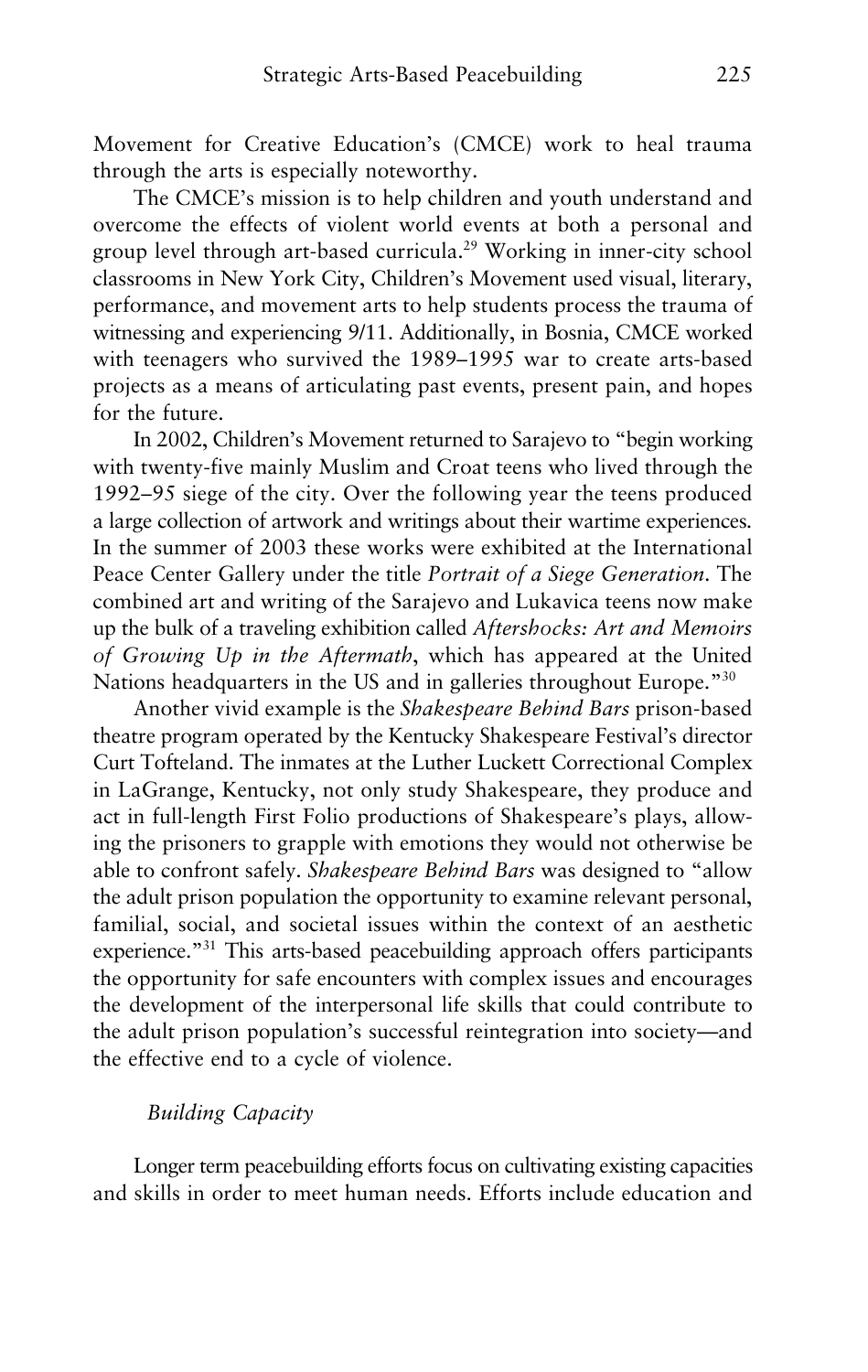training, development, and research and evaluation. These activities aim to build just structures that support a sustainable culture of peace. Beyond ending violent conflict, peacebuilding also seeks to create the capacity for a *culture* of JustPeace (i.e. peace through justice). Sustainability is a key principle of this category of peacebuilding. It requires long-term thinking and planning; constructive relationship patterns between people and their environment; and the human resources and abilities to oversee these processes so that human needs are met for many generations. Capacity building includes training and education programs, development, and transformation.

Artists can use visual, literary, performance, and movement art as capacity-building mechanisms to build self-confidence, enable selfexpression, and provide training in leadership, public speaking, and creative problem solving. Art forms that potentially fall within the Building Capacity category can include (but are not limited to): forum theatre $32$ and arts education programs. The Interactive Resource Center (IRC) in Lahore, Pakistan, is one such arts-based organization working to build community capacity within Pakistan through the use of forum theatre specifically.

The Interactive Resource Center strives to build a "consciousness among marginalized sections of society regarding their basic rights<sup>"33</sup> and uses interactive forum theatre techniques to facilitate democratic dialogue on social issues like honor killings, bonded labor, and gender equality. Theatre practitioners throughout Pakistan are witnessing forum theatre's efficacy as a dialogical forum to address social injustice, engage marginalized communities in democratic decision-making, and analyze and resolve pervasive community conflict. Forum theatre is so popular in Pakistan, in fact, that over sixty theatre companies have been trained by the IRC in forum theatre techniques.

It is popular because it works. The success stories are ubiquitous and have inspired international nongovernmental organizations, like ActionAid for example, to integrate interactive forum theatre into their peacebuilding initiatives. ActionAid's 3-year report summarizing peacebuilding and development initiatives in Pakistan listed interactive theatre as one of the most "effective ways of raising public awareness about domestic violence, child abuse, child marriages, rape and girls' education."34 Additionally, villages that traditionally excluded female participation in public forums or in any public sphere [and are participating in forum theatre in a sustained manner] are beginning to allow and/or actively integrate women into the public arena.<sup>35</sup> Change is happening in Pakistan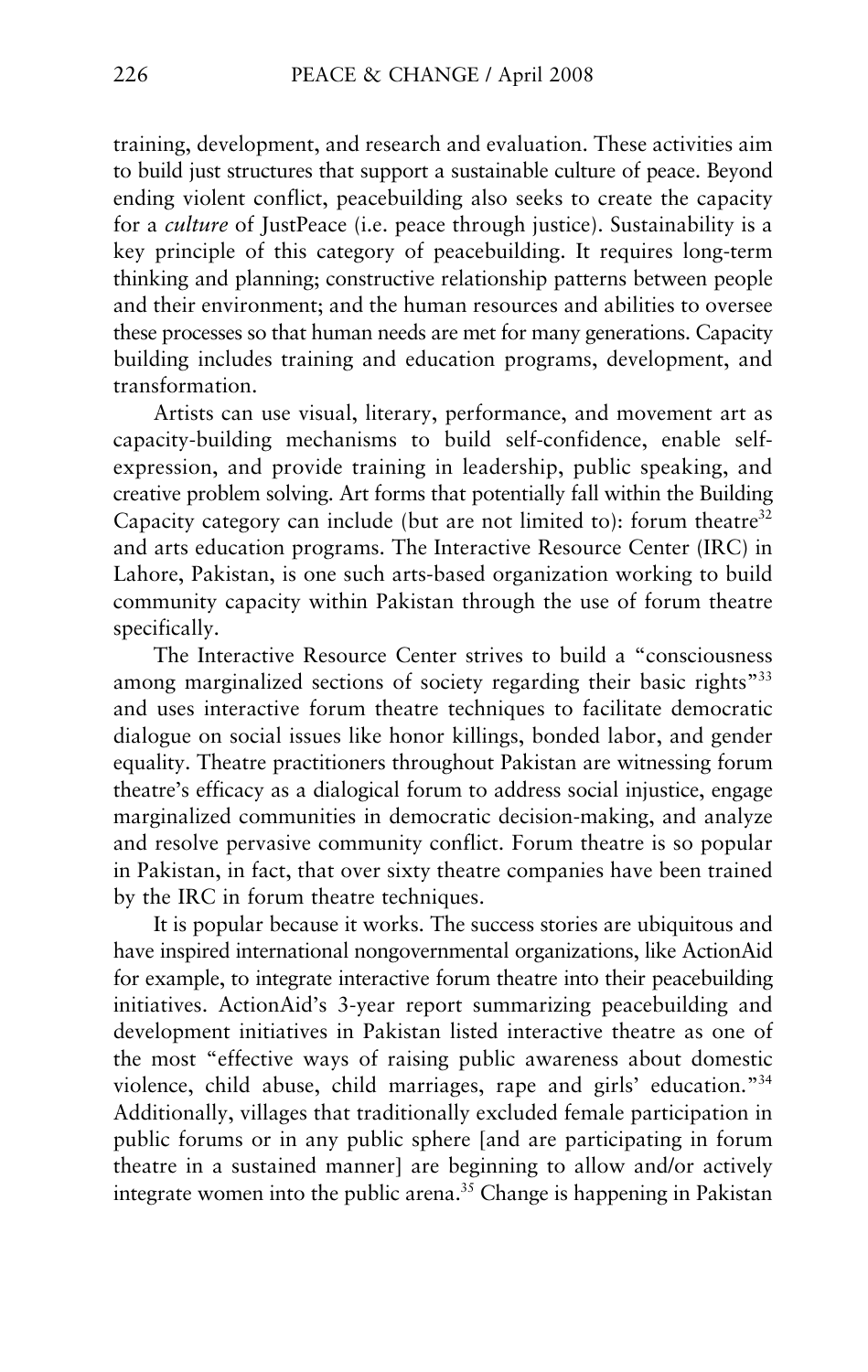and theatre-based capacity-building techniques are a critical peacebuilding component in this process.

Another example of artists building capacity is the work of Dr. Jose Antonio Abreu and his founding of the National Symphony Youth Orchestra in Venezuela in 1975. The orchestral system is explicitly oriented toward children of low-income families and has been credited with contributing to social integration in Venezuela. (Studies have shown that orchestra participants perform better in other areas of academic and social life.) Today, thanks to Dr. Abreu's capacity-building efforts, 130,000 young people take part in a national system of 180 orchestras and a network of choirs. The Simon Bolivar Youth Orchestra—the culmination of the national system established by Dr. Abreu—has performed widely in other nations and has been hailed as the best ensemble of its kind in the world.

Beyond building marketable musical skills among low-income youth, the social benefits of the orchestra system are evident throughout Venezuela and, as a result, Abreu's initiatives have inspired similar programs in other Latin American countries. The National System also includes workshops in which children learn to build and repair instruments, special programs for children with disabilities or learning difficulties, and specialist centers or institutes for phonology, audiovisuals, and higher musical education. In response to Dr. Abreu's capacity building endeavors among Venezuela's poor communities, educational, cultural, and government institutions have honored Abreu for his efforts and have called the universal appeal of the orchestra system to Venezuelans a beacon for hope in this troubled world.

Whether it is Dr. Jose Antonio Abreu, Shakespeare Behind Bars, CMCE, or the IRC, arts-based peacebuilders think carefully about the *What*, the *When*, and the *How* when developing their work plan. The previous section highlighted *what the arts can do to contribute to peacebuilding*. The following section delves into *when* peacebuilders should consider implementing arts-based strategies based upon an analysis of the intensity and phase of a particular conflict.

## THE STRATEGIC *WHEN* OF ARTS-BASED PEACEBUILDING

These four approaches to peacebuilding mentioned in the previous section —waging conflict nonviolently, reducing direct violence, transforming relationships, and building capacity—are most effective when employed during specific stages of conflict, that is, as conflict increases, progresses, and/or diminishes. In analyzing and assessing a conflict, an important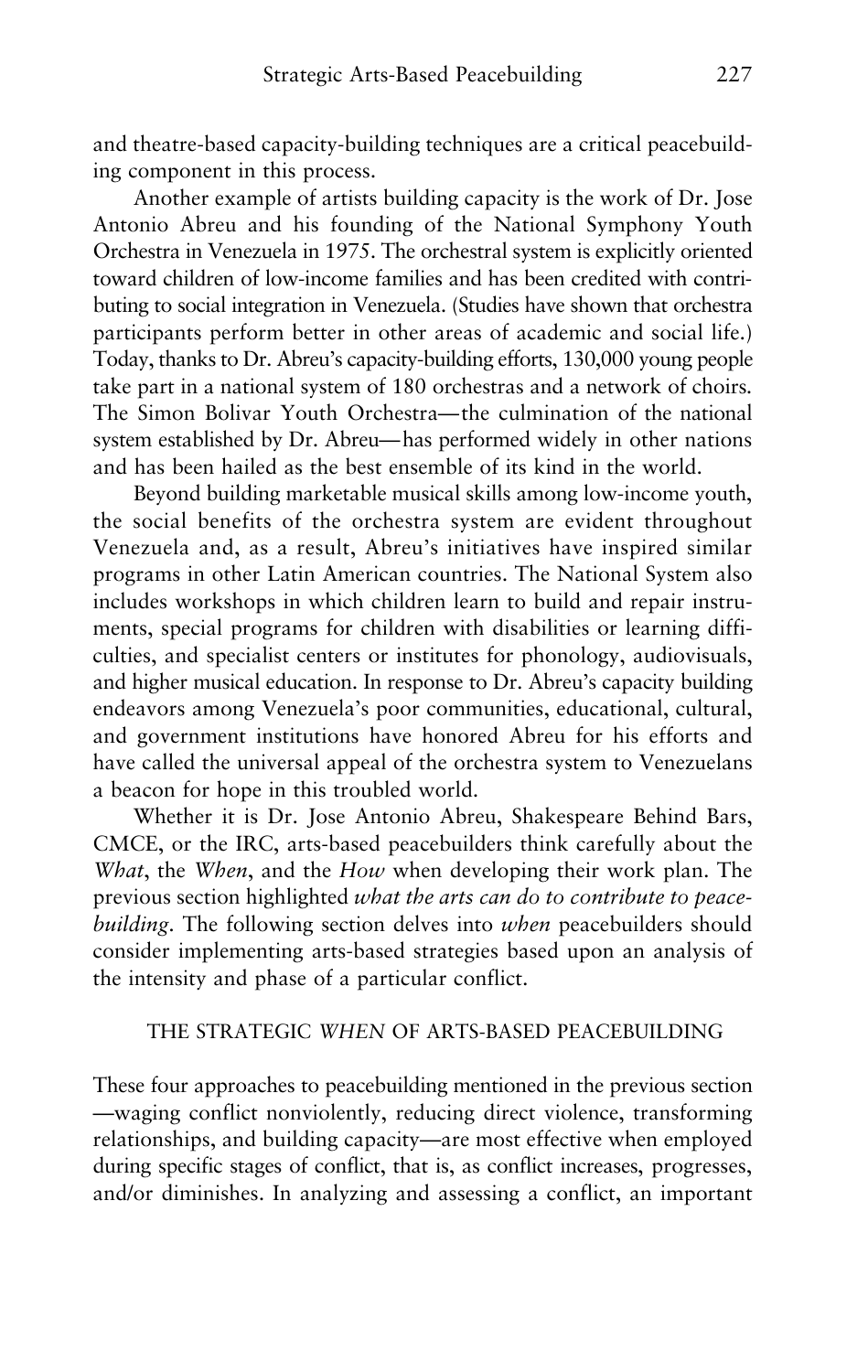first step prior to an intervention, it is helpful for peacebuilders to be mindful of the intensity and stage of a conflict. For example, it would be inappropriate and potentially dangerous for a peacebuilder to *wage nonviolent conflict* if the conflict already reached a dramatic climax. Waging nonviolent conflict is helpful primarily when a latent or nascent conflict needs highlighting, lest the conflict be ignored or intentionally forgotten by the powerful social order that prefers the status quo.

Thorough analysis of a conflict situation prior to intervention helps to ensure (but does not guarantee) that the peacebuilding approach is appropriate and stage-sensitive. The intensity of a conflict, as well as the stage in which a conflict resides, dramatically affects the options afforded a peacebuilder. The diagrams below are useful visuals for peacebuilders mindful of the importance of careful analysis and strategy, in all stages of the peacebuilding process.

The first diagram details how the four approaches fit into a phasesensitive model that relates to the intensity of a conflict, moving from conflict escalation, to conflict management, conflict transformation, and conflict prevention. The terminology in the field of peacebuilding is often confusing, with organizations sometimes using all of these words to describe similar sets of activities. This diagram connects the terminology of peacebuilding with the stages and intensity of conflict. The second diagram then sets up a visual model to demonstrate how the arts can be useful in different stages of conflict and references specific examples of arts-based peacebuilding mentioned in the previous section (Figure 2).

The second diagram (e.g. Diagram of Strategic Arts-based Peacebuilding) references only a small portion of all available arts-based approaches afforded peacebuilders. Undoubtedly, the list is long and every peacebuilder will invent and/or select which art form is most appropriate for his or her setting. The purpose of this diagram, however, is to encourage strategic analysis and implementation. The overall efficacy of arts-based action improves when preceded by thorough analysis, that is, appraising the intensity of the conflict and evaluating the current stage in which the conflict resides.

Assuming that peacebuilders have comprehensively analyzed a conflict situation, properly assessing the *what* (i.e. which peacebuilding approach to use), and the *when* (i.e. stage in which conflict resides), what else is left to do? Spread the word. Tell people *how* arts-based peacebuilding approaches are so effective. The third and final section of this article elucidates a few reasons why arts-based peacebuilding is an effective method of building peace within communities.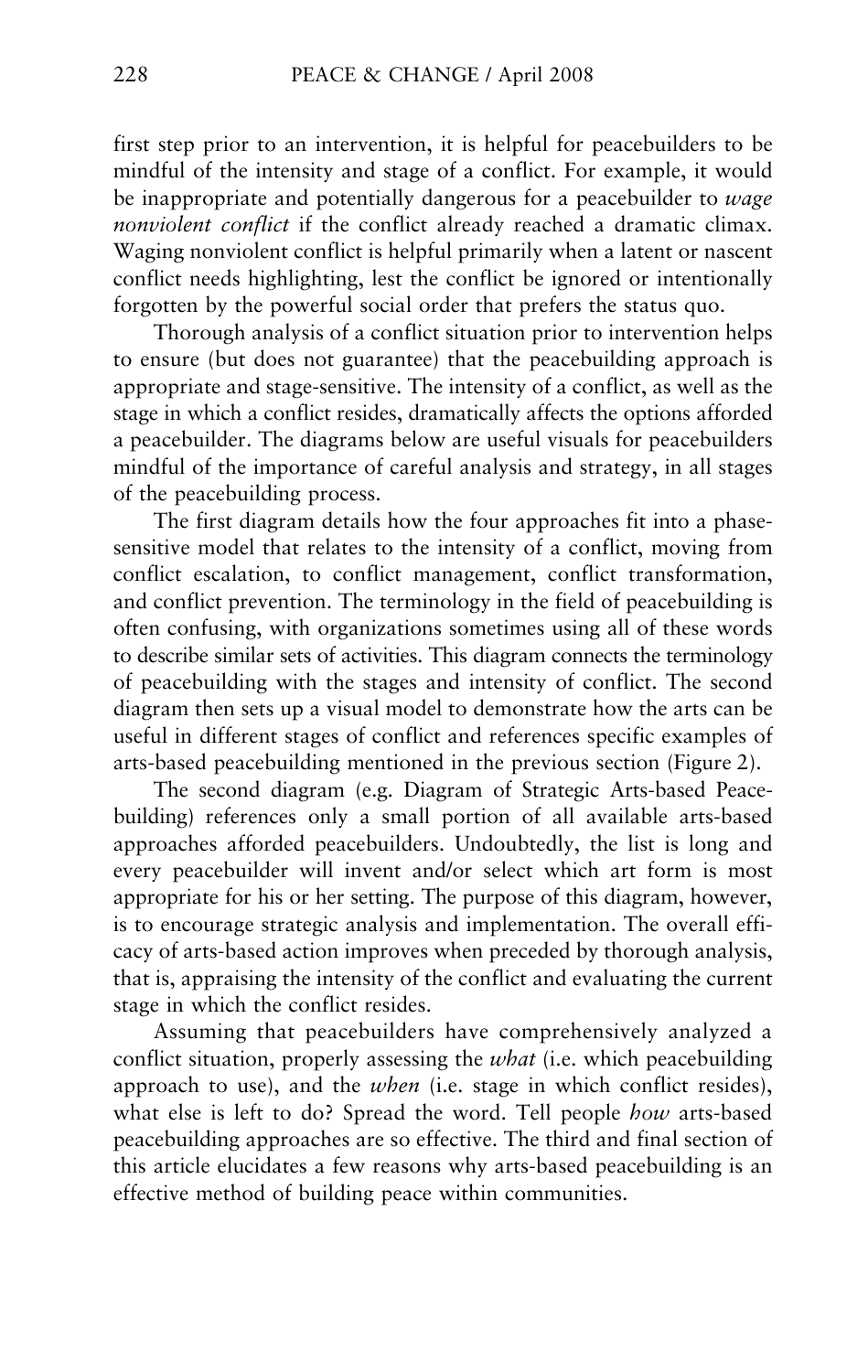| <b>Art Form</b>              | Description of Art Form                                                                                                                                                                                                                  |  |
|------------------------------|------------------------------------------------------------------------------------------------------------------------------------------------------------------------------------------------------------------------------------------|--|
| Invisible Theatre            | Invisible theatre is public theatre that involves the public<br>as participants in the action without their knowing it.                                                                                                                  |  |
| Symbolic<br>Reinterpretation | Symbolic reinterpretation is art that intentionally<br>mirrors an existing symbol (e.g., flag, logo, or icon) but<br>"reinterprets" the symbol by adding new text, new<br>colors, or new design.                                         |  |
| Spoken Word                  | Spoken word is a form of music or artistic performance<br>in which lyrics, poetry, or stories are spoken rather than<br>sung. Spoken-word is often done with a musical<br>background, but emphasis is kept on the speaker. <sup>36</sup> |  |
| Hip-Hop                      | Hip-Hop is a popular subculture of big-city teenagers,<br>which includes rap music, break dancing, and graffiti art. <sup>37</sup>                                                                                                       |  |
| Documentary<br>Filmmaking    | Documentary filmmaking is an art form that attempts to<br>document on film or digital tape that which is factual or<br>nonfictional.                                                                                                     |  |
| Public Murals                | Public murals are paintings displayed in public spaces,<br>for example, unused sides of buildings, highway partitions.                                                                                                                   |  |
| Agitprop                     | Agitprop, known as "agitation and propaganda," is<br>political propaganda expressed through various art<br>forms: film, theatre, and visual arts.                                                                                        |  |
| <b>Installation Art</b>      | Installation art takes a specific environment (e.g., park,<br>government building, or plaza) and temporarily<br>transforms it into a gallery.                                                                                            |  |
| Chants                       | Chants are repeated syllables and/or vibrations that<br>deliver a prayer, message, or intention.                                                                                                                                         |  |
| Drama Therapy                | Drama therapy uses role-play, improvisation, and<br>performance techniques for healing, catharsis, problem<br>solving, and other psychotherapeutic purposes.                                                                             |  |
| Visual Arts<br>Therapy       | Visual arts therapy uses painting and sculpture for healing,<br>catharsis, and other psychotherapeutic purposes.                                                                                                                         |  |
| Movement<br>Therapy          | Movement therapy connects the mind with the body<br>and uses dance and expressive movement for physical<br>healing, catharsis, and other psychotherapeutic purposes.                                                                     |  |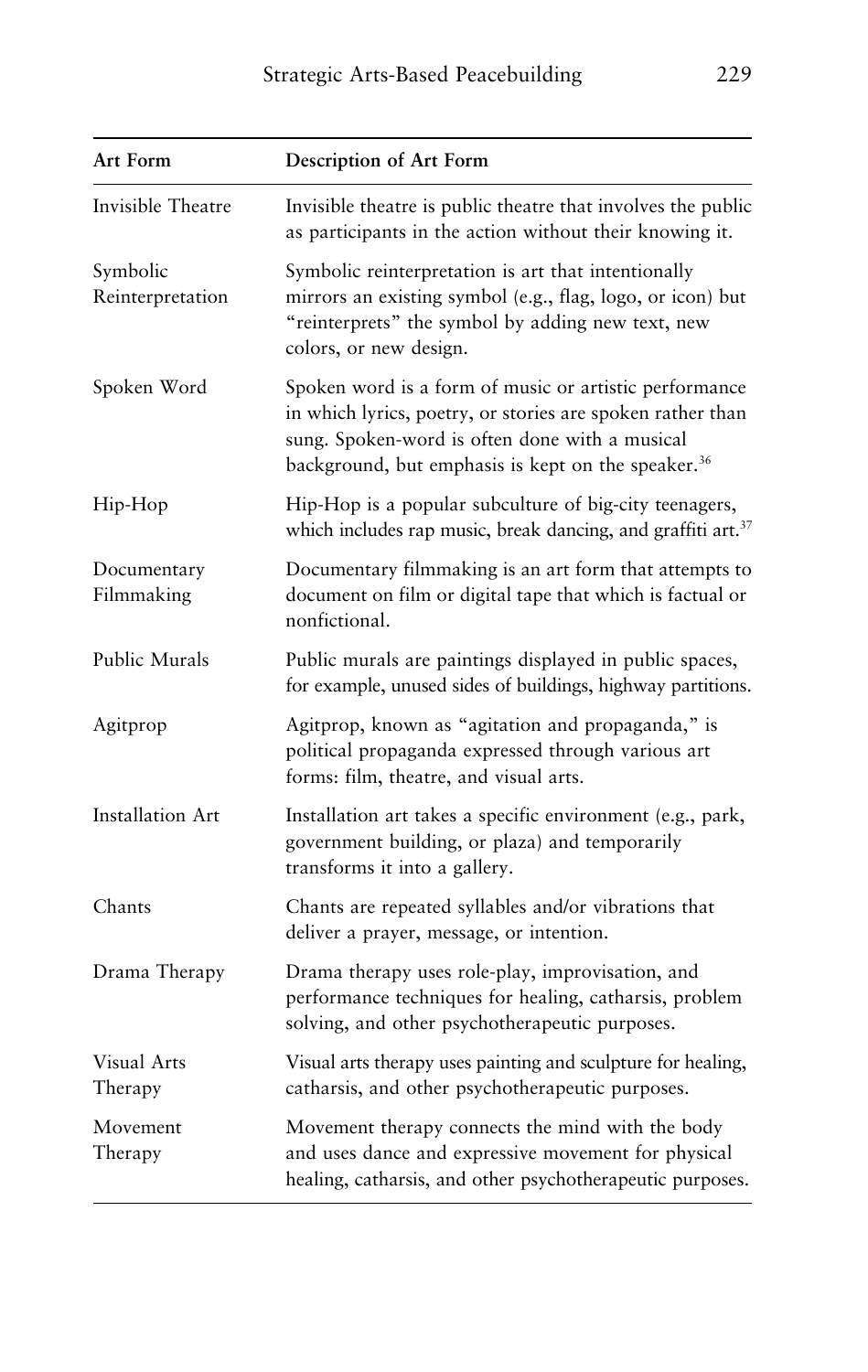| <b>Art Form</b>  | Description of Art Form                                                                                                                                                                      |
|------------------|----------------------------------------------------------------------------------------------------------------------------------------------------------------------------------------------|
| Music Therapy    | Music therapy uses sound, music, and music-related<br>strategies for healing, catharsis, and other<br>psychotherapeutic purposes.                                                            |
| Playback Theatre | Playback theatre is a form of improvisational theatre<br>in which audience or group members tell stories from<br>their lives and watch them enacted immediately by an<br>ensemble of actors. |
| Rituals          | Rituals are formal or informal symbolic acts that take<br>place in a ritualized space and aim to form or transform<br>some aspect of people's worldview, identity, or relationships.         |
| Image Theatre    | Image theatre is a process in which participants make<br>still images of their lives, feelings, and experiences, using<br>nonverbal communication to reveal truths about society.            |
| Forum Theatre    | Forum theatre is a process in which an unresolved<br>problem is shown theatrically to an audience, after<br>which the audience is invited to suggest and enact<br>solutions.                 |
| Arts Education   | Art education is a school-based curriculum that<br>actively incorporates visual, literary, performance,<br>and movement art forms within the classroom setting.                              |

# THE STRATEGIC *HOW* OF ARTS-BASED PEACEBUILDING APPROACHES

The arts, much like the media, the law, or the education system, are tools for humanity to use in peacebuilding, tools that can be used both constructively and destructively. The arts, like any other tool, can be used for destructive purposes, such as inspiring hatred and division. The arts are powerful tools to be used wisely, nonviolently, and strategically. In this section, the authors explore how to use the arts to maximize their effectiveness through careful elicitive processes, sensitivity to high and low cultural contexts, maximization of art's nonverbal capacity to communicate, and careful planning and evaluation of art's transformative impact on peacebuilding efforts.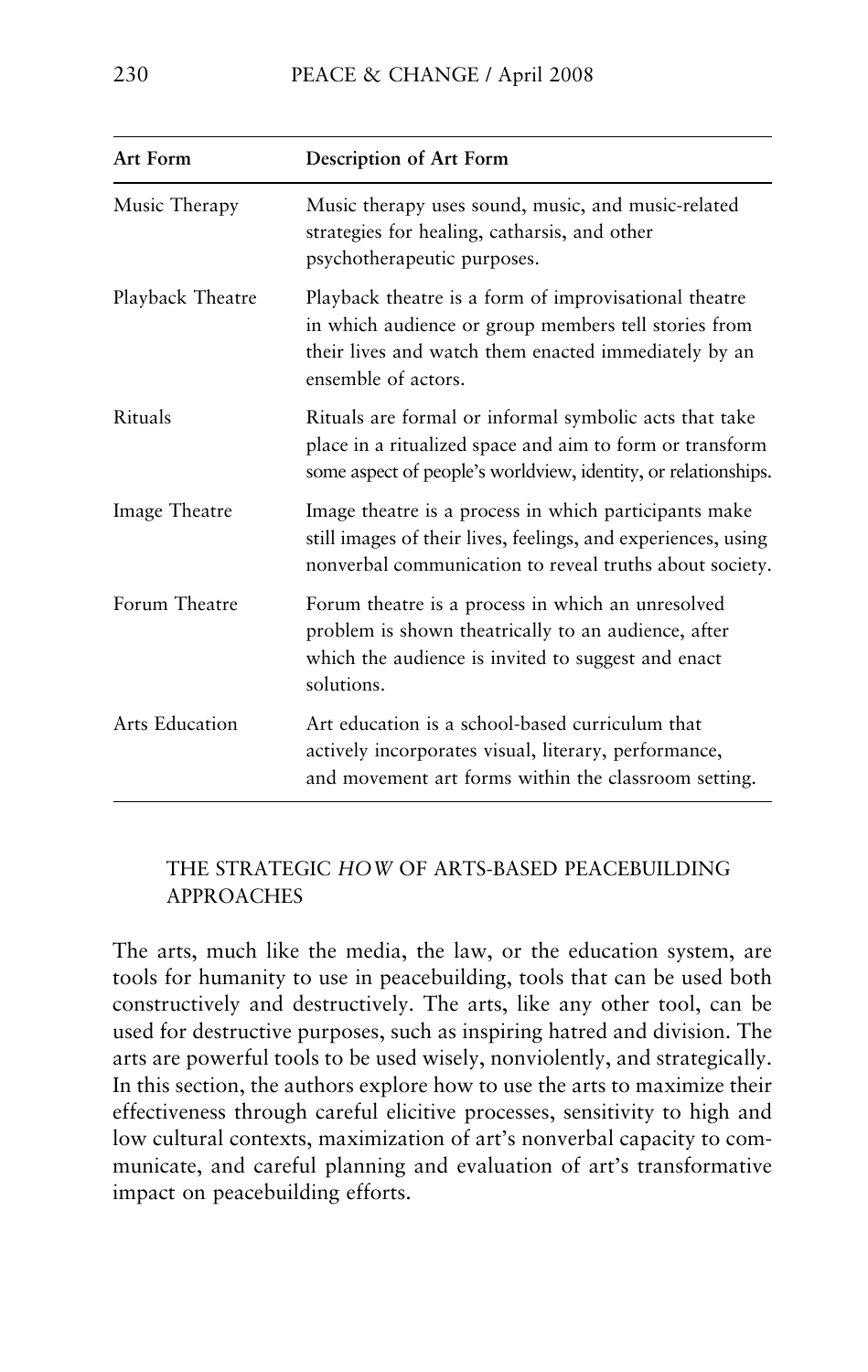

**Figure 2 Diagram of Peacebuilding & Conflict Stages © 2005 Michael Shank**

## *Strategic Arts-based Peacebuilding Approaches can be Elicitive*

Within the emerging and ever-evolving peacebuilding field, practitioners are placing high value on elicitive, culturally appropriate methodologies. John Paul Lederach's emphasis on elicitive peacebuilding in his book *Preparing for Peace* and David Augsburger's emphasis on culturally appropriate peacebuilding in his book *Conflict Mediation Across Cultures* are prime examples of the move towards elicitive, culturally responsive approaches. The arts work well within this value system, offering tools for peacebuilders interested in elicitive methodologies.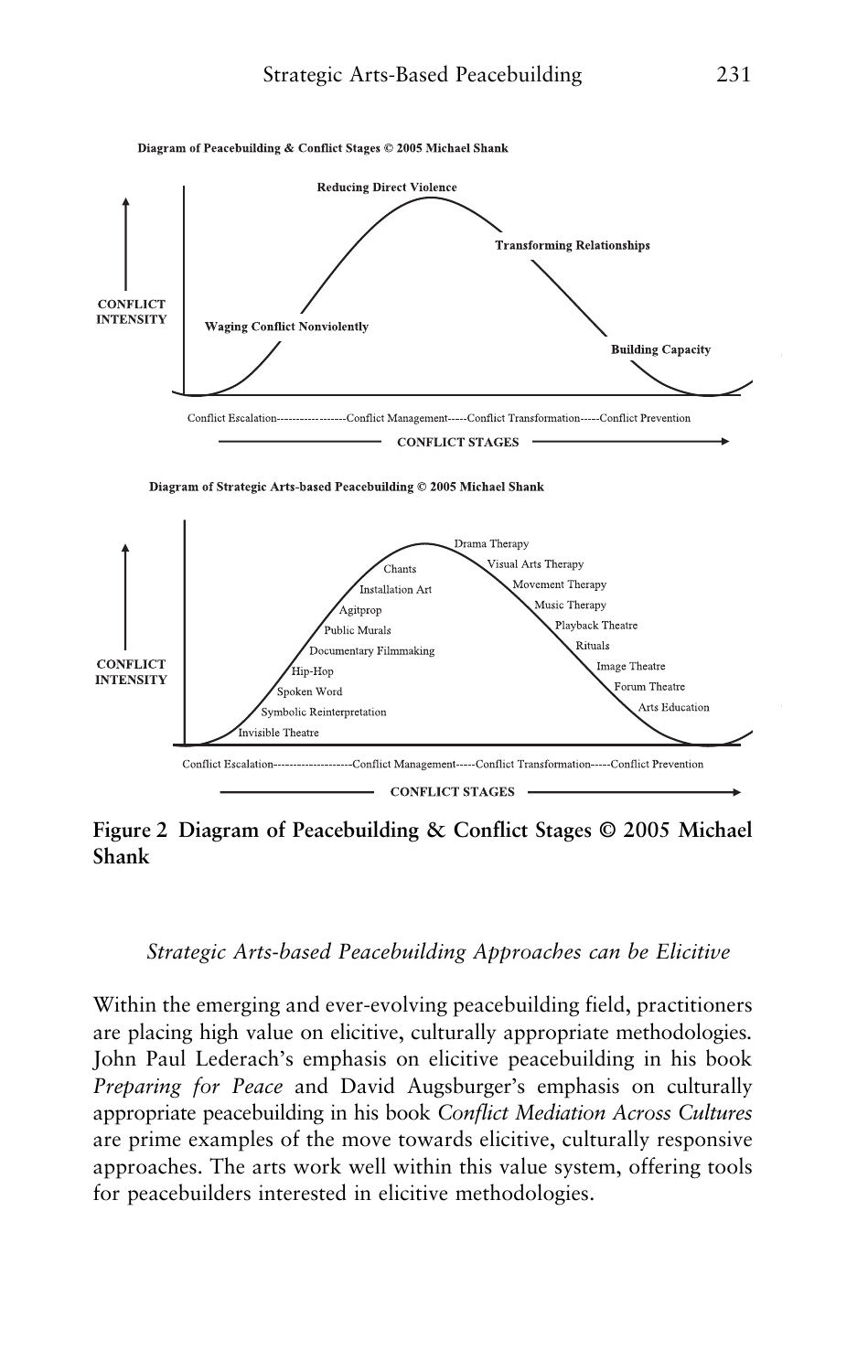The elicitive approach to peacebuilding values participants as resources not recipients. The elicitive approach shows respect for the cultural context and views the cultural knowledge of the participants as the foundation upon which peacebuilding models are grounded. Consequently, an elicitive peacebuilder is a catalyst and a facilitator rather than an expert in a particular field. His or her central role is to provide a highly participatory democratic process for relationship building and decisionmaking. In an elicitive approach to peacebuilding, everyone teaches and learns, so leadership is shared; learners' experiences and concerns are valued; there is a high level of interactive participation; people co-create new knowledge and engage in critical reflection; there is a connection made between the local and the global; and people work together for change.<sup>38</sup>

While the arts maintain enormous potential for elicitive and dialogical interaction, the realization of this capacity is often missing. The field of peacebuilding offers skills in facilitation and dialogue that can help artists maximize the elicitive nature of their work. Peacebuilding practitioners can help facilitate a safe space where the participants or "audience" of an art project can engage in a dialogue with professional artists and other audience members on important issues in their lives.

Elicitive approaches to art can also invite people to reveal their own cultural knowledge and cultural resources via the canvass, the journal, the musical instrument, the stage, or the clay. Art therapists, for example, can work with local communities to, respectively, elicit familiar symbols and cultural art forms as resources for expression, particularly as they struggle to communicate about events that may be traumatic or difficult to articulate. For participants who may feel uncomfortable sharing publicly and verbally their cultural knowledge and cultural resources within the traditional workshop setting, the visual, literary, performance, and movement art forms provide peacebuilders with an alternative medium to elicit this valuable information.

The Animating Democracy program in the United States encourages artists to be elicitive and engage in dialogical interaction with their audiences. Grounded in the belief that the arts offer a potent format for enabling communication vis-à-vis conflictual issues, Animating Democracy boosts artists' skills in making participatory democracy viable by encouraging civic dialogue between and among diverse audiences. Through a series of conferences, trainings, learning exchanges, and grant programs, Animating Democracy helps artists create dialogical interactions that elicit cultural knowledge.39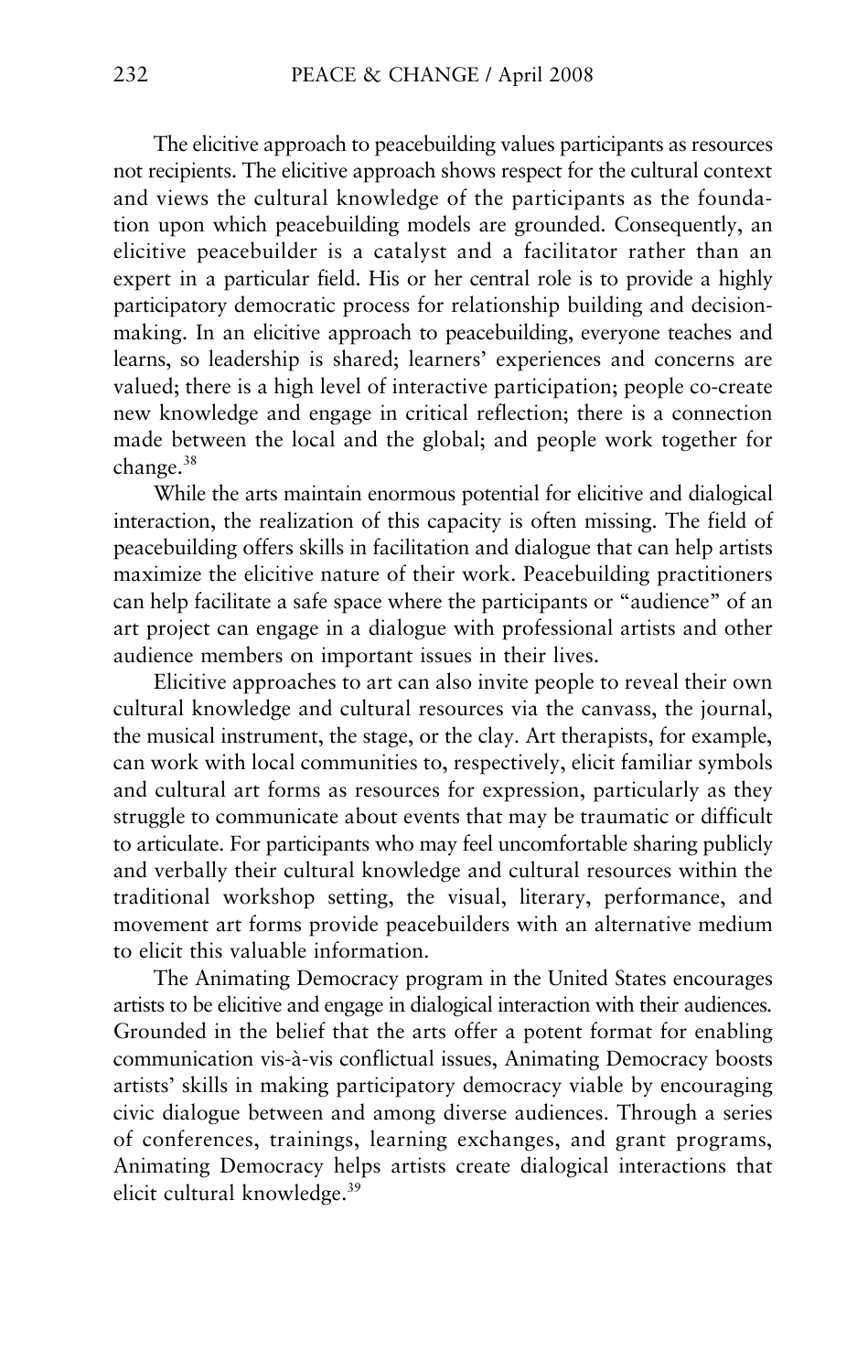For example, Animating Democracy offered funds and consultative advice to City Lore, an organization in New York City that brought together diverse young artists to reflect, via poetry, on conflicts and issues in their communities. In their dialogical poetry project entitled *Poetry Dialogues*, City Lore offered an elicitive forum for artists to present their poems within a community library setting.

The project was elicitive and dialogical on multiple levels. "In collaboration with Urban Word NYC (formerly Youth Speaks NY) and Poets House, City Lore created three intergenerational poetry teams, defined by identity and comprised of young poets, elder master poets or 'mentor poets,' and poet-facilitators. As a participant on the Muslim American team, Tahani Salah explained, 'In the ten-week workshops, we experimented with many different writing techniques from haikus to page-long masterpieces and different writing styles.' Within each team, there was an exchange of poetry genres and traditions. Assisted by the poet facilitator, youth and elder poets learned about the form and content of each other's work, discussed issues in their own communities, and planned and implemented a community presentation generating broader community dialogue on issues identified through the teams."<sup>40</sup>

The writing process employed by City Lore in the *Poetry Dialogues* project was intentionally elicitive: creating structures for young poets to interact intergenerationally with older poets and mentors; exchanging experiences, ideas, and imagery; and eliciting cultural wisdom and insight from the lived experiences of the youth and their mentors. The dialogical process encouraged the teams to exchange poetry genres and traditions that is, diverse cultural methods of assigning words to a melody, hip-hop beat, Muslim prayers, Filipino *balagtasan*, 41 and other oral art forms. And in the eventual performance of the poetry, the public audience joined in the dialogue with the poets on the themes raised in their poems,<sup>42</sup> allowing both artists and audience to be active participants in a dialogue that valued everyone's experiences and cultural context.

The values embraced by Animating Democracy and City Lore's *Poetry Dialogues* project—that is, the importance of understanding and working with different cultural contexts—are the subject of the next sub-section.

*Strategic Arts-based Peacebuilding Approaches Can Be Contextually Ambidextrous*

Peacebuilding practitioners working in multiple locales, regions, nations, or continents understand that diverse communication styles are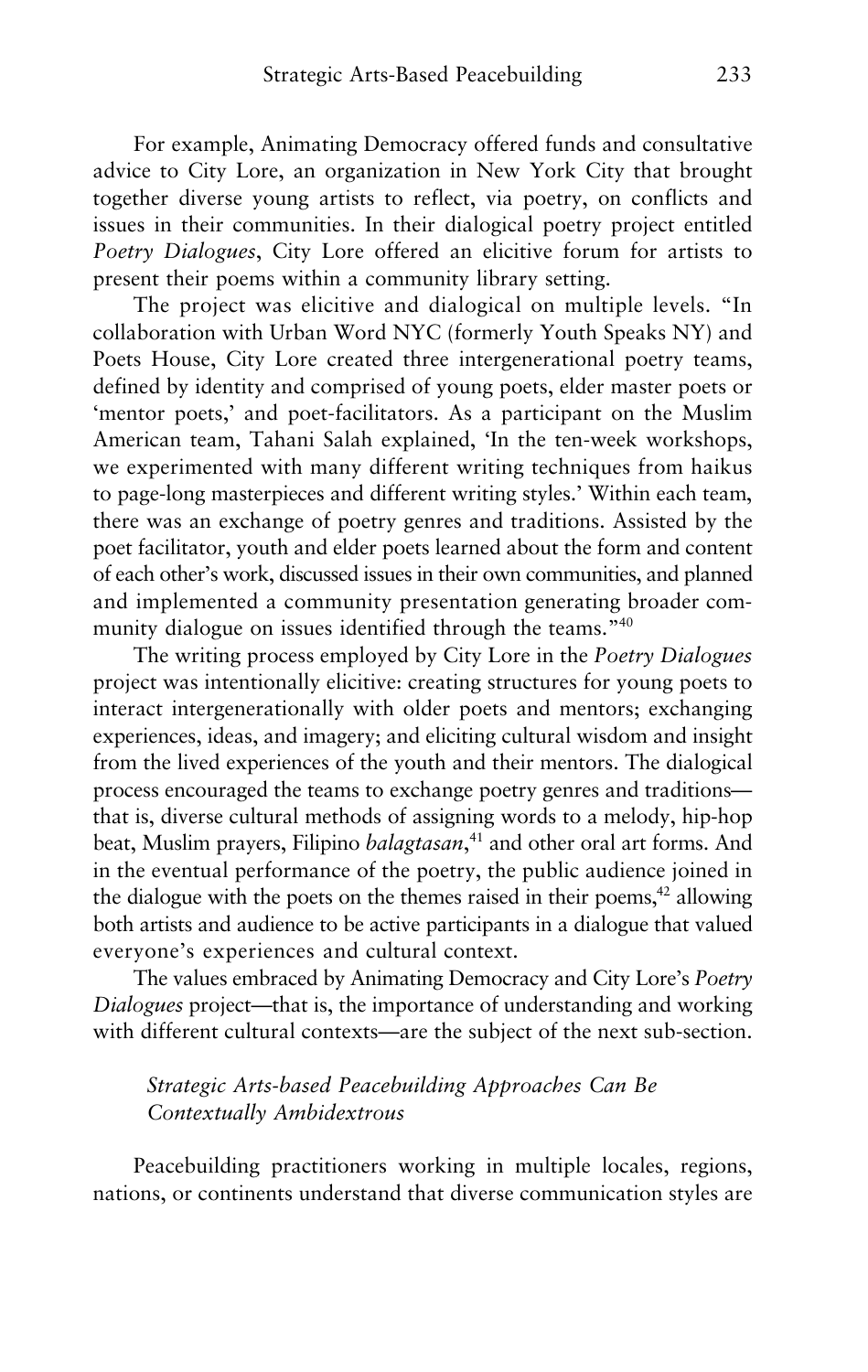required, depending upon the cultural context. In *Conflict Mediation across Cultures*, David Augsburger recognizes the existence of style diversity and categorizes these divergent communication and conflict resolution approaches using the concepts of high-context and low-context cultures.43 According to Augsburger, high-context communities (i.e. contexts maintaining a high level of norms guiding behavior) and low-context communities (i.e. contexts maintaining a low level of norms guiding behavior) have significantly different needs when it comes to communication and conflict resolution. The authors recognize that most communities cannot be so easily identified and instead fall somewhere into a high- and low-contextual continuum, maintain characteristics of both high- and low-context cultures, and constantly adjust and shift their contextual status.

Peacebuilding practitioners working in higher context communities may find participants more responsive to communication that is indirect, informal, relational, face-saving, and collectivistic. Conversely, practitioners working in lower context communities may find participants more responsive to communication that is direct, formal, rational, explicit, and individualistic.

Arts-based peacebuilders interested in utilizing art forms to meet the needs of both lower and higher context communities may take an example from theatre's aptitude for contextual ambidextrousness. Applied to a low-context conflict situation, theater can satisfy the need for directness and objectivity by staging conflict scenes that illuminate the specific community conflict. Community members, including both stakeholders in the real conflict and spectators of the staged conflict, are then afforded the opportunity to assess the problem objectively, witness theatrically staged options for resolving the conflict within a formalized setting, and implement these proposed conciliatory processes into the real conflict.

| <b>High-Context Communities</b>      | <b>Low-Context Communities</b>        |  |
|--------------------------------------|---------------------------------------|--|
| Indirect-------------------------    | -------------------------Direct       |  |
| Informal------------------------     | -----------------------Formal         |  |
| Relational-----------------------    | -------------------------Rational     |  |
| Face-Saving-----------------------   | ------------------------Explicit      |  |
| Collectivistic---------------------- | ----------------------Individualistic |  |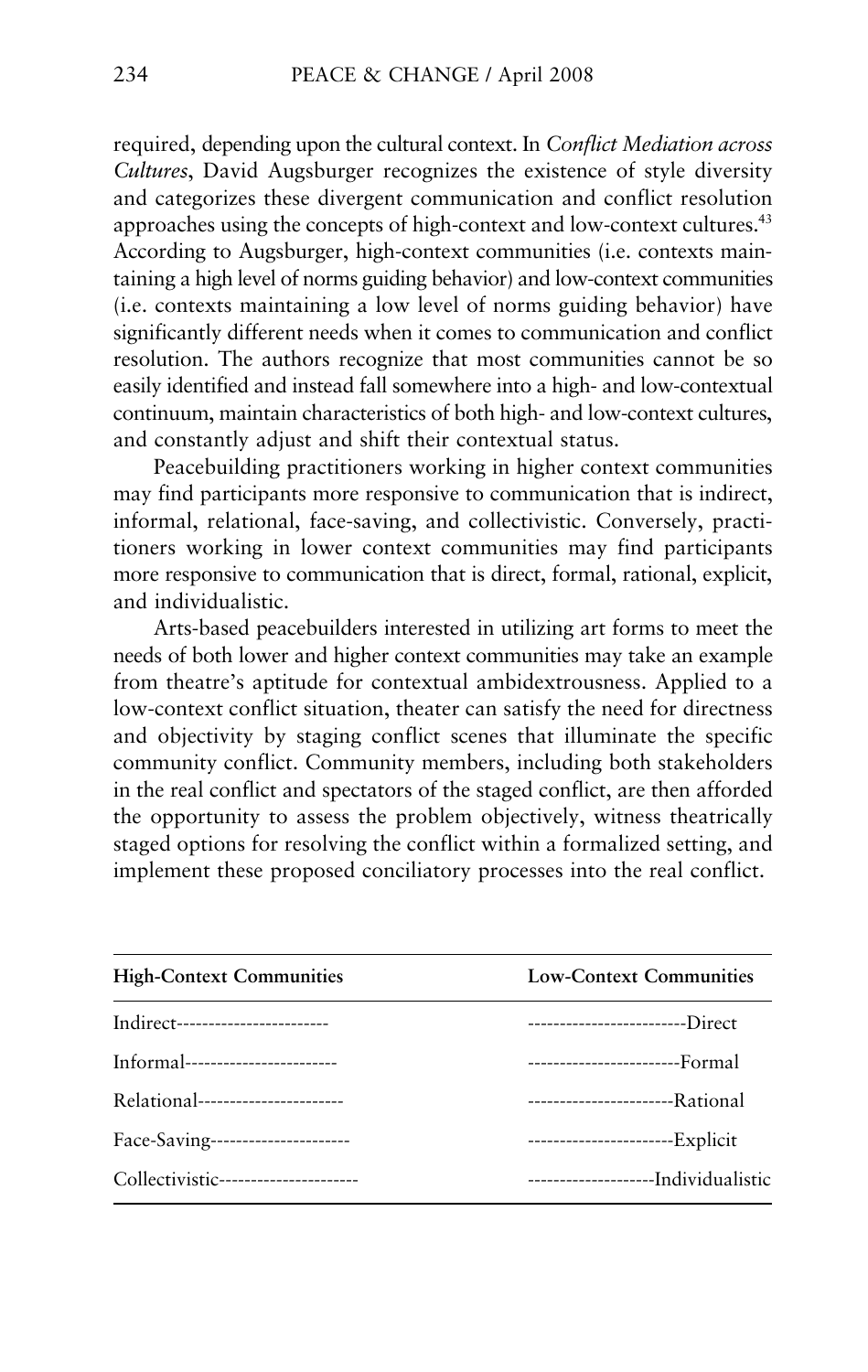Applied to a high-context conflict situation, theatre can satisfy the need for indirectness and interconnectedness by acting as a third-party mediator via the stage. Adapting the high-context conflict for the stage requires a fictionalization process: name changing, location alteration, and situation modification. These adaptations ensure indirectness and guarantee ease of access for audience members accustomed to circuitous dialogue processes. Ideally, the actors originate from within the community, enabling an interrelated, relational approach in addressing the conflict.

Synthesizing low- and high-context peacebuilding processes reveals theatre's ability to simultaneously satisfy contrasting cultural needs from low- and high-context paradigms. Theatre can give the lower-context community the opportunity to view and gain perspective on their own conflict objectively through the recreation and reenactment of an isolated conflict. Concurrently, theatre can allow the higher-context community to save face by witnessing someone else's story—which is, in fact, their own—performed by a concerned cast of recognizable, local actors. Most importantly, interactive theater challenges the multicultural, multicontext audience to transform conflict collectively and constructively.<sup>44</sup>

# *Strategic Arts-based Peacebuilding Approaches Can Be Nonverbal*

Some art forms, though not all, have unique aptitude and propensity for nonverbal expression, an important asset in peacebuilding work. According to communication experts, 65–93 percent of all communicated meaning is nonverbal.<sup>45</sup> People send and receive messages both verbally through the words that we choose, and nonverbally through the ways we hold our bodies, the direction of our eyes, the tone of our voice, and the expressions on our face. If communication theorists are correct, why do peacebuilders spend so much time talking, and encouraging others to talk, when most information is communicated nonverbally? Paying special attention to the messages sent to others through the symbolic channels of facial expression, body posture, and eye movement is essential, for these channels carry important information about emotions, energy, and thought.

Arts-based peacebuilding recognizes the limitations of verbal communication and suggests practitioners use the arts to elicit information and convey meaning difficult to communicate. Art forms such as music, dance, theatre, or the visual arts use symbolic references to nonverbally communicate something about the real world that is missed when communicating through the direct logic of words. Art can explain emotions, ideas, or feelings that words alone cannot. Many art forms communicate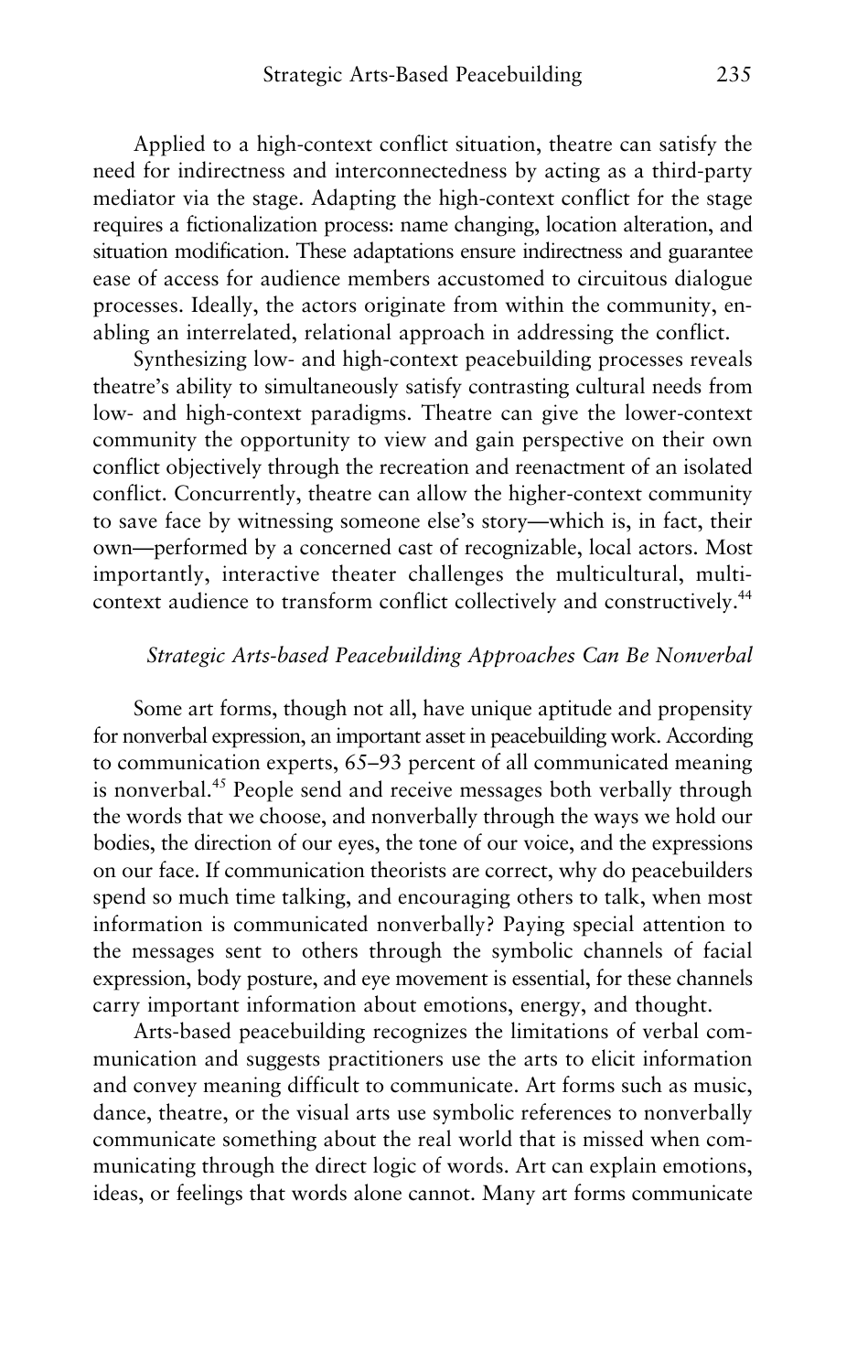through symbols, the nonverbal, the human body, the senses, and the experience and expression of emotion. Consequently, the more peacebuilders know about the physical body, senses, and emotions, and how to use them, the more effective they can be in peacebuilding work and the more receptive their bodies will be to conveying physical, emotional, and sensual communication—a capacity essential in performance and movement art forms. Additionally, art helps reclaim the body (alienated by oppression, abuse, violence) and is an important tool in liberating, transforming, and revolutionizing individuals, relationships, and societies.

Reclaiming the body is a peacebuilding task that is at the forefront of the study of dance/movement therapy, which uses nonverbal communication, creativity, and movement to explore relationships and feelings. At the University of Wisconsin-Madison, for example, Dance Movement Therapy class, taught by registered dance therapist and professor Rena Kornblum, helps undergraduate students "increase their awareness of the nonverbal aspects of human communication, an area that educators on all levels often overlook."46

"While students are taught the rules of grammar, math and science all the way through their schooling, people in our society are left on their own to learn how to read non-verbal cues and how they themselves communicate without words," she says. "Yet approximately 80 percent of our relationships, whether personal or professional, are determined by body language."47 Kornblum, in addition to offering university students a chance to explore nonverbal communication and its relevance to emotion, relationships, and violence prevention, also works with school children who have experienced abuse through a public school program titled "Prevention through Movement."<sup>48</sup>

"The theory underlying dance therapy is that body movement reflects the inner state of the human, and that by moving the body within a guided therapeutic setting, a healing process begins. Emerging inner conflicts and issues from the unconscious to the consciousness of the person are addressed on all levels—physically, emotionally, mentally and spiritually. Seeking the full integration of mind and body, and bringing harmony between all the aforementioned levels of the human being is what dance therapy is all about."49

The arts have the capacity to communicate in an elicitive, culturally ambidextrous, and nonverbal way. The *how* also includes careful planning and reflection on what, if any, transformative effect art projects have on the process.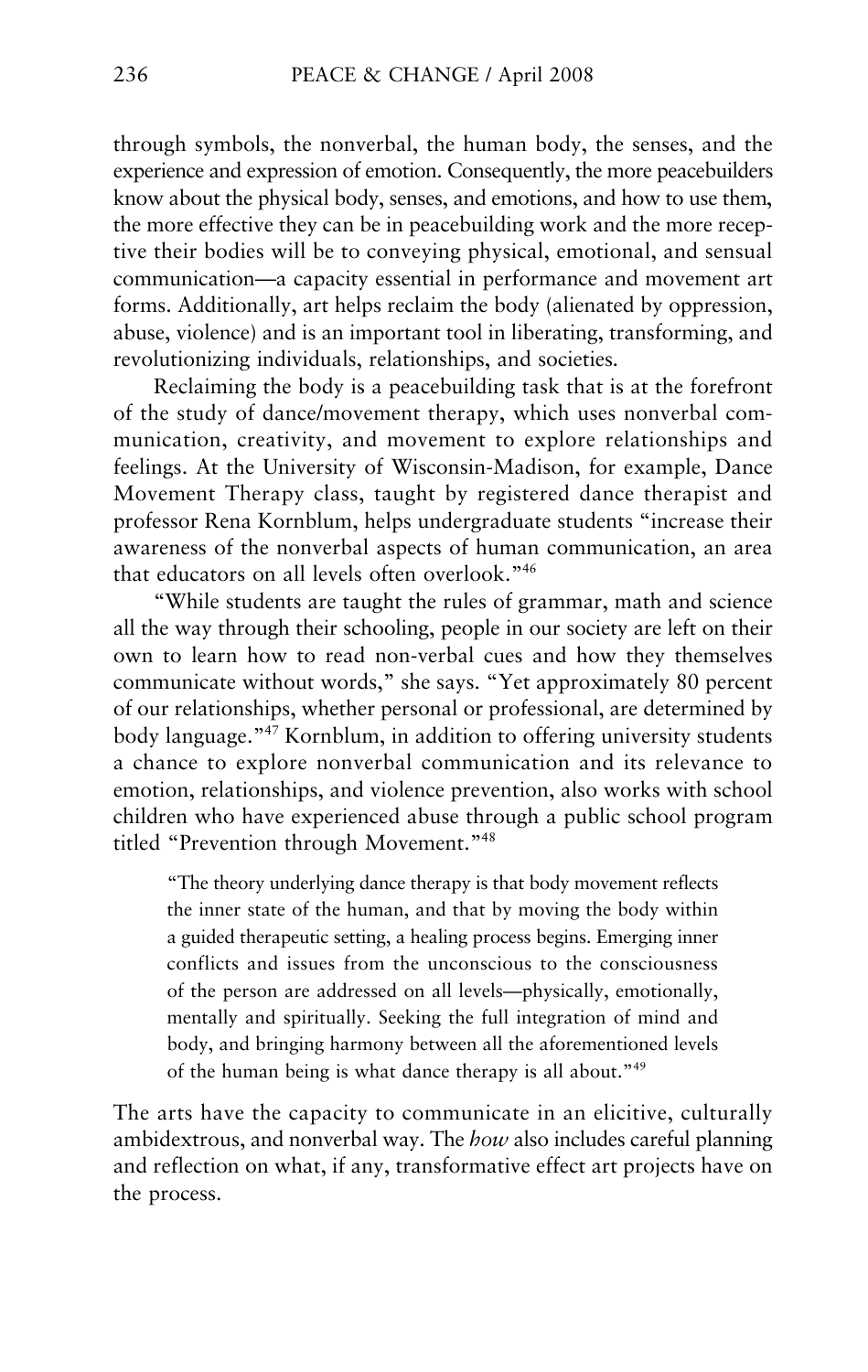# *Strategic Arts-based Peacebuilding Approaches Can Be Transformative*

Peacebuilding is about social change, transforming people's perception of the world around them, their own identity, and their relationships with others. The arts can help to transform people's worldviews. In conflict, problems seem insurmountable and all encompassing. Discomfort with conflict often stems from the painful awareness or refusal to see that there are multiple truths and that right/wrong and good/bad are not clear categories.

Art can create a frame around an issue or relationship that offers new perspectives and the possibility of transformation; acting like a prism that allows us to view the world through a new lens. Rather than solving problems by negotiating the best solution, the arts can offer a new frame for interpreting the problem and the world around it. The artistic experience maintains the potential to transform people's worldviews, identities, and relationships.<sup>50</sup>

Art's ability to aid in the transformation process is linked to planning. First, it is important to have a clear idea of the intention or goal in using the arts. The clearer the intention, the more likely it is that the goal will be achieved. What is the problem, transition, relationship, emotion, or need that requires this artistic process? What are the hopes, visions, or goals of the artistic process? What is the artist's peacebuilding methodology trying to communicate? Who is the audience for the project? How will success be evaluated?

For example, Howard Zehr uses photography to challenge widespread perceptions of victims and offenders in the justice process. Through black and white portraits of people doing lifetime sentences in his book *Doing Life*, Zehr intended to deepen public understanding of the humanity of people who have committed offenses.<sup>51</sup> In *Transcending*, Zehr hoped to increase understanding for victims' journey after crimes, including the potential for transcending the experience.<sup>52</sup> Zehr works with his students to refine their goals as they begin a project using photography or other arts-based approaches. The clearer an artist can be about their intended message and the audience for their project, the more likely these intentions will have a positive effect.

Second, it is important to consider how the intended message is encoded into the chosen art form. This is where talent and artistry become essential. It takes insight to choose the right symbolic forms that will communicate a message in a way that allows the receiver of the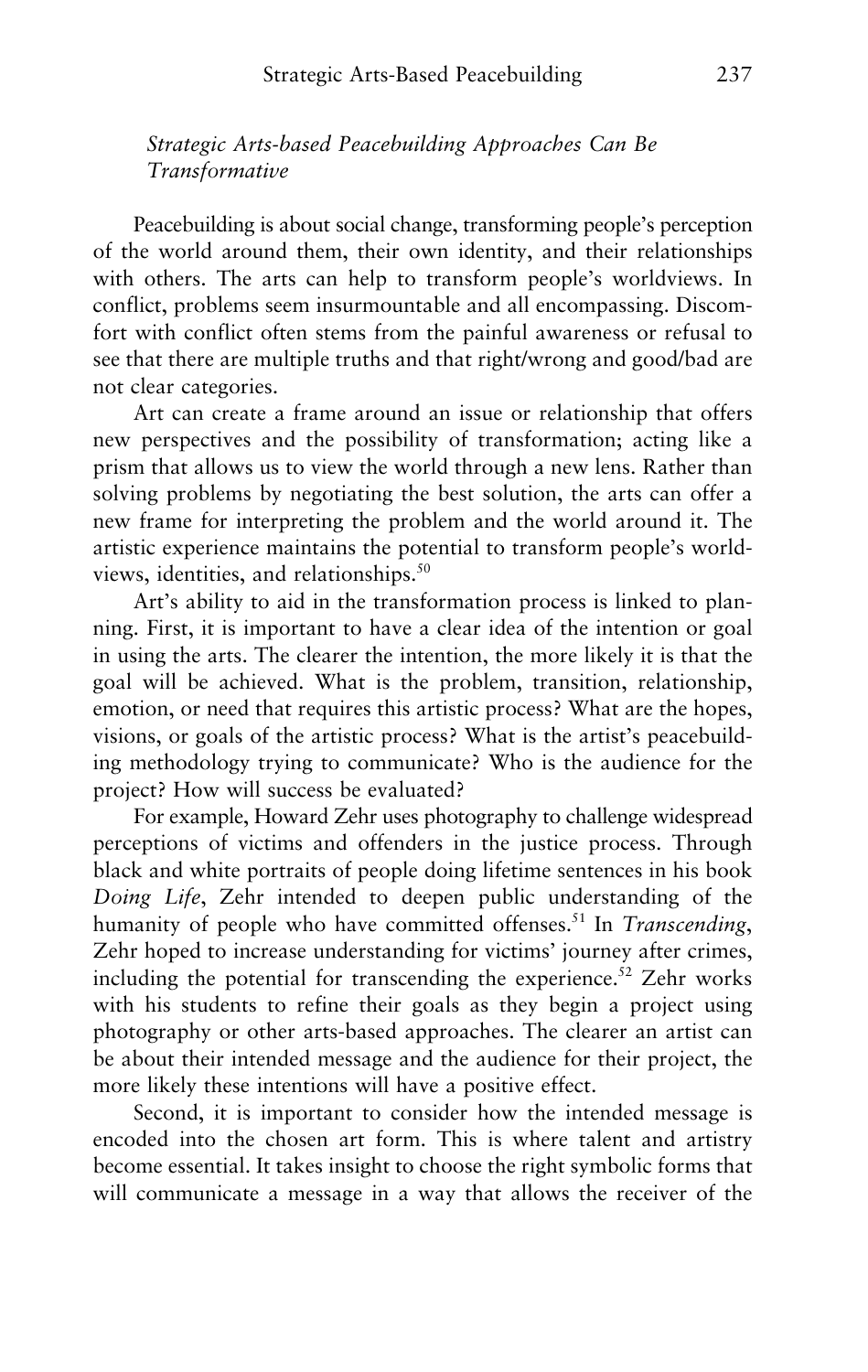message to take responsibility and ownership for its interpretation. Communication researchers claim that the best messages allow listeners to feel like they were not "given" a complete solution to a problem.<sup>53</sup> Rather, listeners are more likely to understand a new idea and change their minds when they hear information that is not complete or directive, and allows people to make their own conclusions. In direct modes of communication, listeners can feel patronized or overwhelmed with information. While direct communication may seem more "rational" it can be less effective.

Third, it is important to evaluate the impact of the encoded message on the audience. What effect did the approach have on the audience? What message did they receive? What changes or transformations occurred because of the art project? What worked well? What needs to be changed? Practitioners will want to be able to answer these questions and articulate their goals for transformation and their reason for choosing the medium or frame for their transformative message. The marketability of these methodologies will increase if practitioners can demonstrate through solid research the transformative impact of the arts on their work.

*How* peacebuilders use strategic arts-based approaches is as critical as discovering and naming *what* and *when*. This discussion of elicitive, contextually ambidextrous, symbolic, and transformative processes provides a conceptual framework for understanding the contribution the arts make to peacebuilding.

# **CONCLUSION**

This article aims for a richer articulation of how the arts function in peacebuilding, when to use them, what they can do, and how to evaluate their usage. The authors recognize that more research and analysis is needed and call upon practitioners everywhere to begin (or continue) articulating the reasons why and how the arts are powerful vehicles for peacebuilding. The more that is known about strategic arts-based peacebuilding and the relevant tools available, the more effectual the field of peacebuilding will be.

The job for peacebuilders, therefore, is to analyze *how* the arts retain this transformative capacity, *what* to do with the arts in peacebuilding, and *when* is the appropriate time for different arts-based interventions, based upon a thorough analysis of the conflict situation. Most likely, individuals reading this article right now could easily reference a play, poem, painting, photograph, prose, ballet, or film that moved them in some significant way.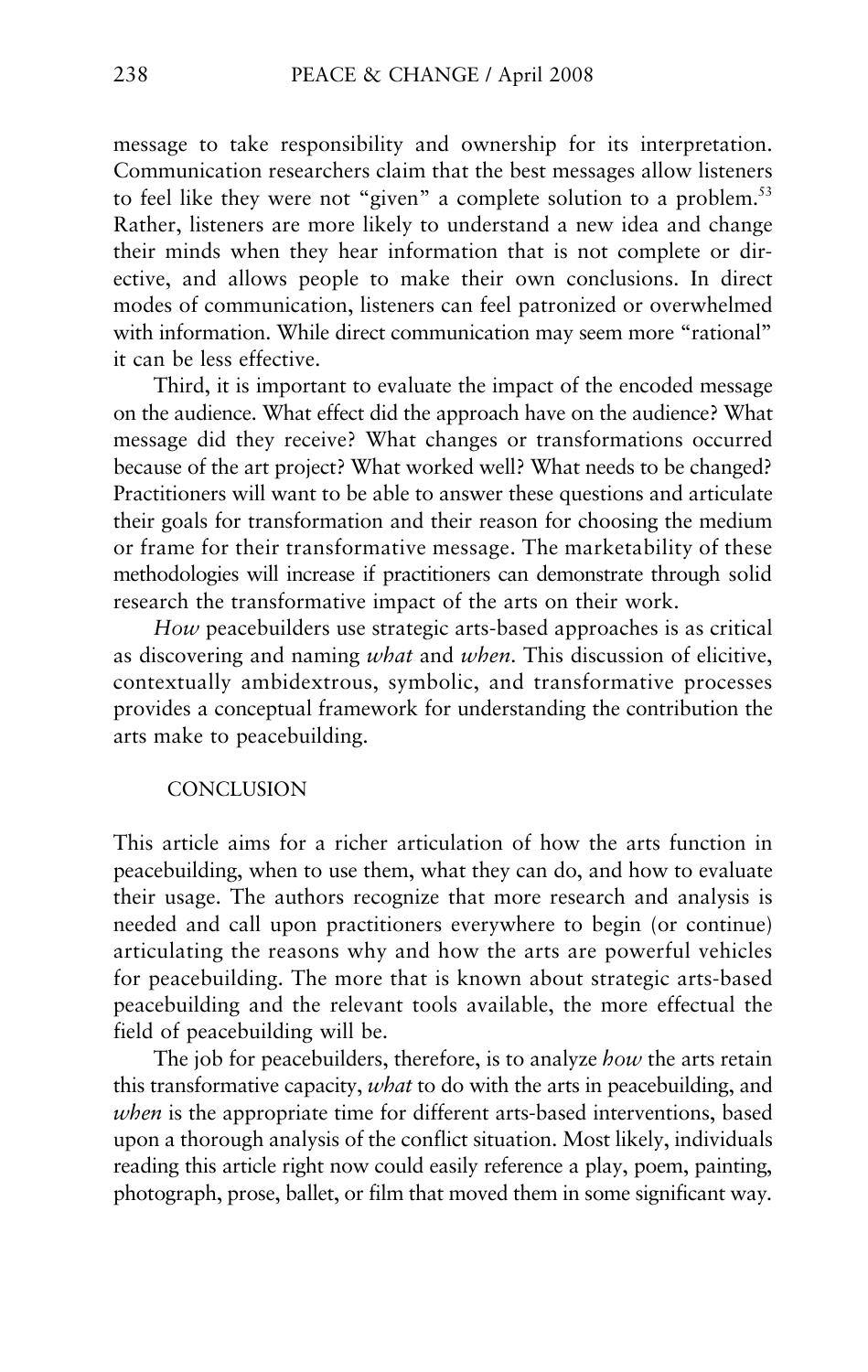The arts, whether they are visual, literary, performance, or movement forms, maintain the capacity to transform. This article points to the untapped potential for arts-based peacebuilding and proposes ways to harness this potential through strategic implementation of visual, literary, performance, and movement art forms. Now the journey towards a more creative synthesis between artists and peacebuilders must continue.

## NOTES

1. Alex Perullo. "Heroes and Hooligans: Youth Identity and Hip-Hop in Dar es Salaam, Tanzania," *Africa Today*, 51/4 (Summer 2005). Accessed on August 16, 2007: [http://muse.jhu.edu/journals/africa\\_today/v051/51.4perullo.html.](http://muse.jhu.edu/journals/africa_today/v051/51.4perullo.html)

[2. War Child International's website: http://www.warchild.org/projects/](http://www.warchild.org/projects/WC_Canada/Sri_Lanka/sri_lanka.html) WC\_Canada/Sri\_Lanka/sri\_lanka.html. [Accessed in August 2007.]

3. International Platform on Sports and Development's website: http:// [www.sportanddev.org/en/news/peace-match-and-more.htm. \[Accessed in](http://www.sportanddev.org/en/news/peace-match-and-more.htm) August 2007.]

[4. The Right Livelihood Award's website: http://www.rightlivelihood.org/](http://www.rightlivelihood.org/recip/abreu.htm) recip/abreu.htm. [Accessed in August 2007.]

5. Steven P. C. Fernandez, "Contemporary Theatre in Mindanao," *DULAAN: The Filipino Theatre and Arts Magazine*, 1995. http://www.msuiit.edu.ph/ipag/ [dulaan/mindthea.html. \[Accessed in August 2007.\]](http://www.msuiit.edu.ph/ipag/dulaan/mindthea.html)

6. Examples of visual arts include, but are not limited to, painting, photography, pottery, installation, and animation. Examples of literary arts include, but are not limited to, poetry, prose, short story, and novel. Examples of performance arts include, but are not limited to, theatre, music, puppetry, and dance. Examples of movement arts include, but are not limited to, tai chi, aikido, yoga, and kouksundo.

7. John Paul Lederach. "Strategic Concepts and Capacities for Justpeace" (Handout for Fundamentals of Peacebuilding class, Eastern Mennonite University, 1999.).

8. Cynthia E. Cohen. "A Poetics of Reconciliation: The Aesthetic Mediation of Conflict." Unpublished doctoral dissertation, University of New Hampshire, 1997. Also see Leslie Yalen and Cynthia Cohen. "Focus on Coexistence and the Arts." Massachusetts: Coexistence International at Brandeis University, 2007.

9. Craig Zelizer. "Artistic Responses to the Siege of Sarajevo: The Cellist and the Film Festival in Bosnia-Herzegovina." *People Building Peace II*. Edited by Paul van Tongeren, Malin Brenk, Marte Hellema, and Juliette Verhoeven (Boulder, CO: Lynne Rienner Publishers, 2005), 301–308.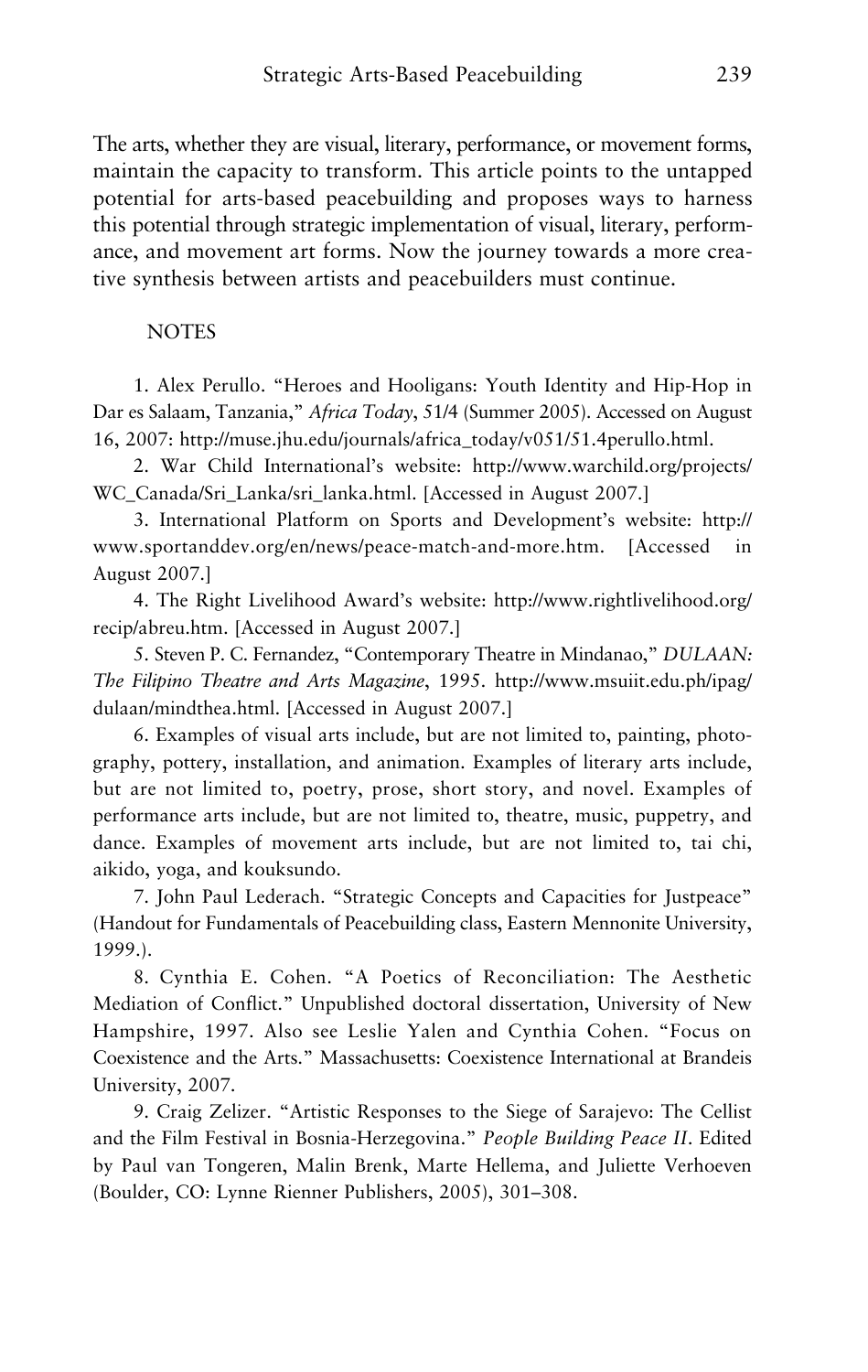10. Michael Shank. "Redefining the Movement: Art Activism," *Seattle Journal for Social Justice*, 3/2 (2005): 531–559.

11. Lisa Schirch. *Ritual and Symbol in Peacebuilding* (Bloomfield, CT: Kumarian Press, 2004).

12. John Paul Lederach. *The Moral Imagination: The Art and Soul of Building Peace* (New York: Oxford Press, 2005).

13. Marian Liebmann, ed. *Arts Approaches to Conflict* (Bristol, UK: Jessica Kingsley Publishers, 1996).

14. R. Bronson, Z. Conte, and S. Masar. The Art in Peacemaking, USA: National Center for Conflict Resolution Education. Published by the National [Endowment for the Arts and the Department of Justice. 2002. www.arts.gov/](www.arts.gov/pub/ArtinPeacemaking.pdf) pub/ArtinPeacemaking.pdf.

15. Augusto Boal. *The Rainbow of Desire: The Boal Method of Theatre and Therapy* (London: Routledge, 1995); Jan Cohen-Cruz, ed. *Radical Street Performance: An International Anthology* (New York: Routledge, 1998); Michael Rohd. *Theatre for Community, Conflict and Dialogue* (Portsmouth, NH: Heinemann, 1998); Patricia Sternberg. *Theatre for Conflict Resolution* (Portsmouth, NH: Heinemann, 1998).

16. Animating Democracy, *The Artistic Imagination as a Force for Civic Dialogue* [\(Washington, DC: Americans for the Arts, 1999\). http://shop.store.](http://shop.store.yahoo.com/americans4thearts/903008.html) yahoo.com/americans4thearts/903008.html.

17. For a more in-depth examination of strategic peacebuilding, the authors recommend reading the *Little Book of Strategic Peacebuilding* (Intercourse, PA: Good Books, 2004).

18. Bruce Campbell. *Mexican Murals in Times of Crisis* (Phoenix, AZ: University of Arizona Press, 2003).

19. In the mural, Lenin leads the demonstrators, marching with red banners. The Rockefeller center objected to the inclusion of Lenin. Rivera refused to paint over Lenin's portrait and, as a result, was ordered to stop and the mural was destroyed.

20. Charley Rogulewski, "Artists Speak Out Against the War," *Rolling Stone*, March 21, 2006.

21. Jeff Chang, "Rapping the Vote: The Former Public Enemy Front Man on the Political Power of Hip-Hop," *Mother Jones*, September/October 2004.

22. Andrew Gilbert, "The Sound of Senegaland a Cry for Africa." *Boston Globe*, June 30, 2006.

23. Hiplife is an amalgamation of street music and US hip-hop. Source: BBC News, "Accra Reclaims Hip-hop," November 4, 2003.

24. See the following book for more discussion: Lisa Schirch, *Civilian Peacekeeping: Reducing Violence and Making Space for Democracy* (Uppsala, Sweden: Life and Peace Institute, 2005).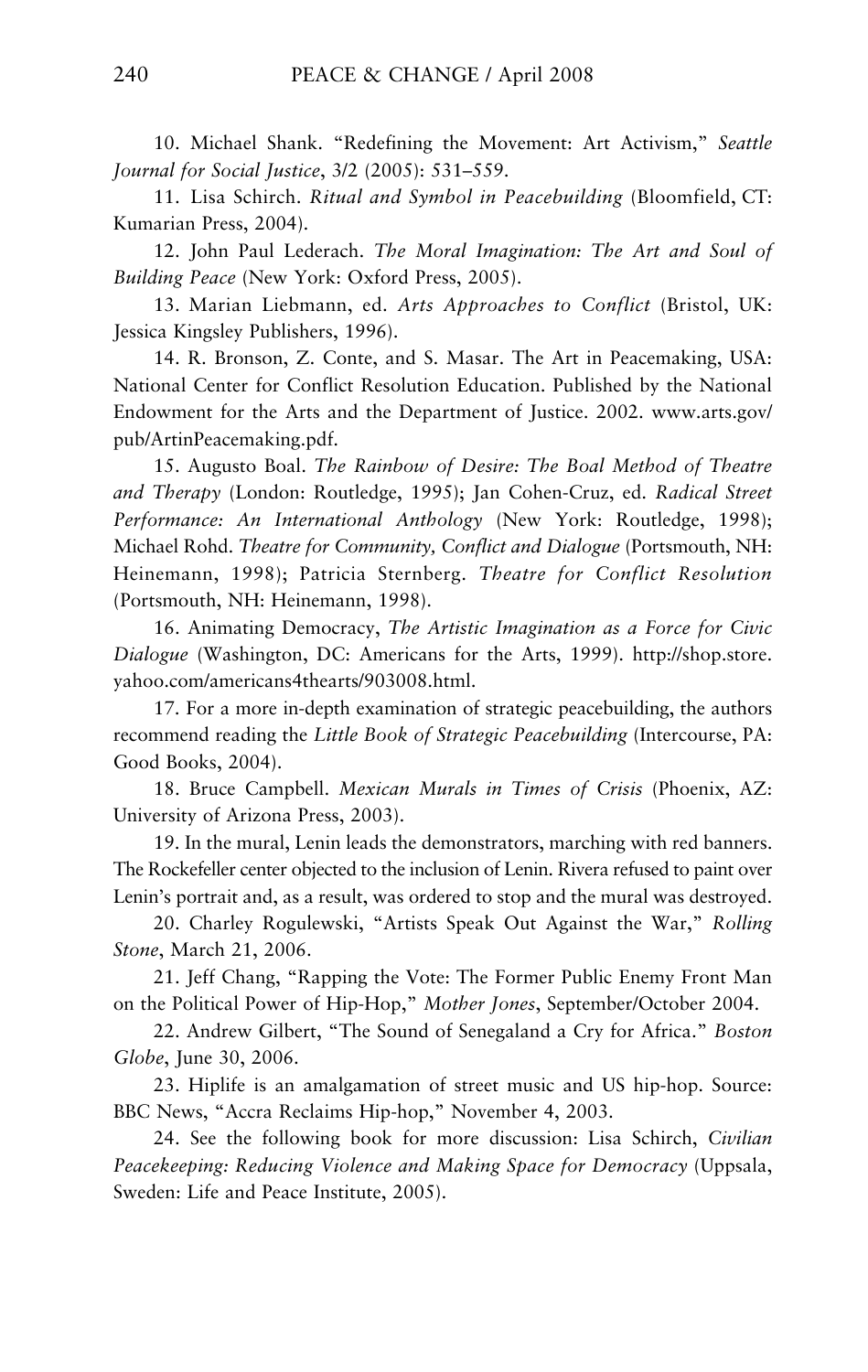25. Gillian Slovo, "Mandela did His Part. But Songs Saved South Africa." *The Observer*, December 14, 2003.

26. Ibid.

27. Ibid.

28. Arts Friday Review, "Sing When You're Winning," *The Guardian*, December 12, 2003.

[29. Children's Movement for Creative Education website: www. childrens](www. childrens-movement.org)movement.org. [Accessed in August 2007.]

30. Ibid.

[31. Kentucky Shakespeare Festival website: http://willky.win.net/WOW/](http://willky.win.net/WOW/BehindBars/) BehindBars/. [Accessed in August 2007.]

32. Forum Theatre, invented by Brazilian theatre artist Augusto Boal, is a series of interactive theatre techniques designed to help communities discuss and problem-solve pervasive community conflict. Forum theatre is a process in which an unresolved problem is shown theatrically to an audience, after which the audience is invited to suggest and enact solutions.

[33. Interactive Resource Center website: http://www.interactivetheatre.](http://www.interactivetheatre.org.pk/index.htm) org.pk/index.htm [Accessed in August 2007.]

34. ActionAid Publication, "Fighting Poverty Together" (London, 2004) [http://www.actionaid.org.uk/wps/content/documents/new\\_pakistan\\_2432004\\_](http://www.actionaid.org.uk/wps/content/documents/new_pakistan_2432004_113938.pdf) 113938.pdf. [Accessed in August 2007.]

35. Michael Shank, *Theatre of the Oppressed Training Manual* (Pakistan: Interactive Resource Center Publication, 2004) Author's Note.

[36. Encyclopedia on Labor Law Talk, http://encyclopedia.laborlawtalk.](http://encyclopedia.laborlawtalk.com/Spoken_word) com/Spoken\_word. [Accessed on February 11, 2006.]

37. hip-hop. Dictionary.com. Dictionary.com Unabridged (v 1.1). Random House, Inc[. http://dictionary.reference.com/browse/hip-hop](http://dictionary.reference.com/browse/hip-hop) (accessed: August 16, 2007).

38. R. Arnold, D. Barndt, and B. Burke. *A New Weave: Popular Education in Canada and Central America* (Toronto, ON: Ontario Institute for Studies in Education; Ottawa: CUSO Development Education, 1985). (ED 289 023); and L. Mackenzie, *On Our Feet. A Handbook on Gender and Popular Education Workshops* (Bellville, South Africa: Centre for Continuing Education, University of the Western Cape, 1993). (ED 379 400)

[39. Animating Democracy website: http://ww3.artsusa.org/animating](http://ww3.artsusa.org/animating-democracy/about)democracy/about. [Accessed in August 2007.]

40. Andrea Assaf. "Dialogic Poetry and The Poetry Dialogues Case Study: [City Lore." Animating Democracy on-line reading room: http://ww3.artsusa.](http://ww3.artsusa.org/animatingdemocracy/pdf/labs/city_lore_case_study.pdf) org/animatingdemocracy/pdf/labs/city\_lore\_case\_study.pdf. July 2005.

41. Filipino balagtasan is a process in which poets debate issues and challenge one another's positions.